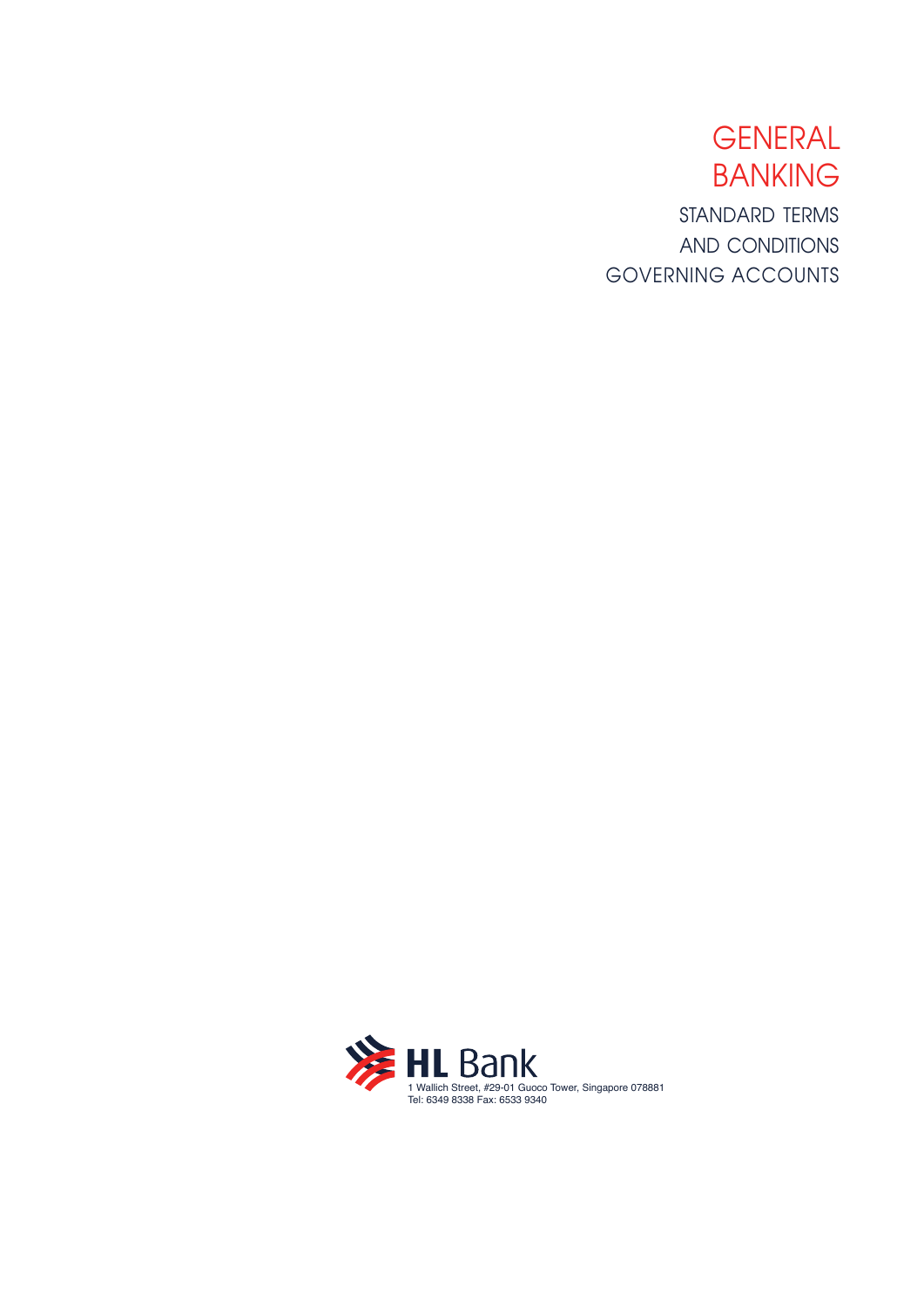#### **Content Page**

| А. | <b>General Terms and Conditions</b>                     | $1 - 10$  |
|----|---------------------------------------------------------|-----------|
| В. | <b>Current Accounts</b>                                 | $10 - 11$ |
| C. | <b>Fixed Deposit Accounts</b>                           | $11 - 12$ |
| D  | <b>Foreign Currency Fixed and Call Deposit Accounts</b> | $12 - 13$ |
| Е. | <b>Remote Instructions and Indemnity</b>                | $13 - 14$ |

This General Banking Standard Terms and Conditions Governing Accounts (the "Terms and Conditions") shall apply to and be binding on the holder (the "Customer") of any account described below held at HL Bank Singapore Branch (the "Bank'). They shall apply together with the terms and conditions and other requirements of the Bank applicable for any additional products and that the Customer from time to time uses. Upon new services being introduced in the future, applicable terms and conditions will be introduced by the Bank and will be provided to Customers wishing to use such services.

In the event of any conflict between any provision of the Terms and Conditions in Section A and the Terms and Conditions in Sections B to E in the Terms and Conditions, the Terms and Conditions in Sections B to E or the related documents (as the case may be) shall prevail.

Important – The Customer should read and understand these Terms and Conditions and all other requirements of the Bank applicable for any product that the Customer from time to time uses.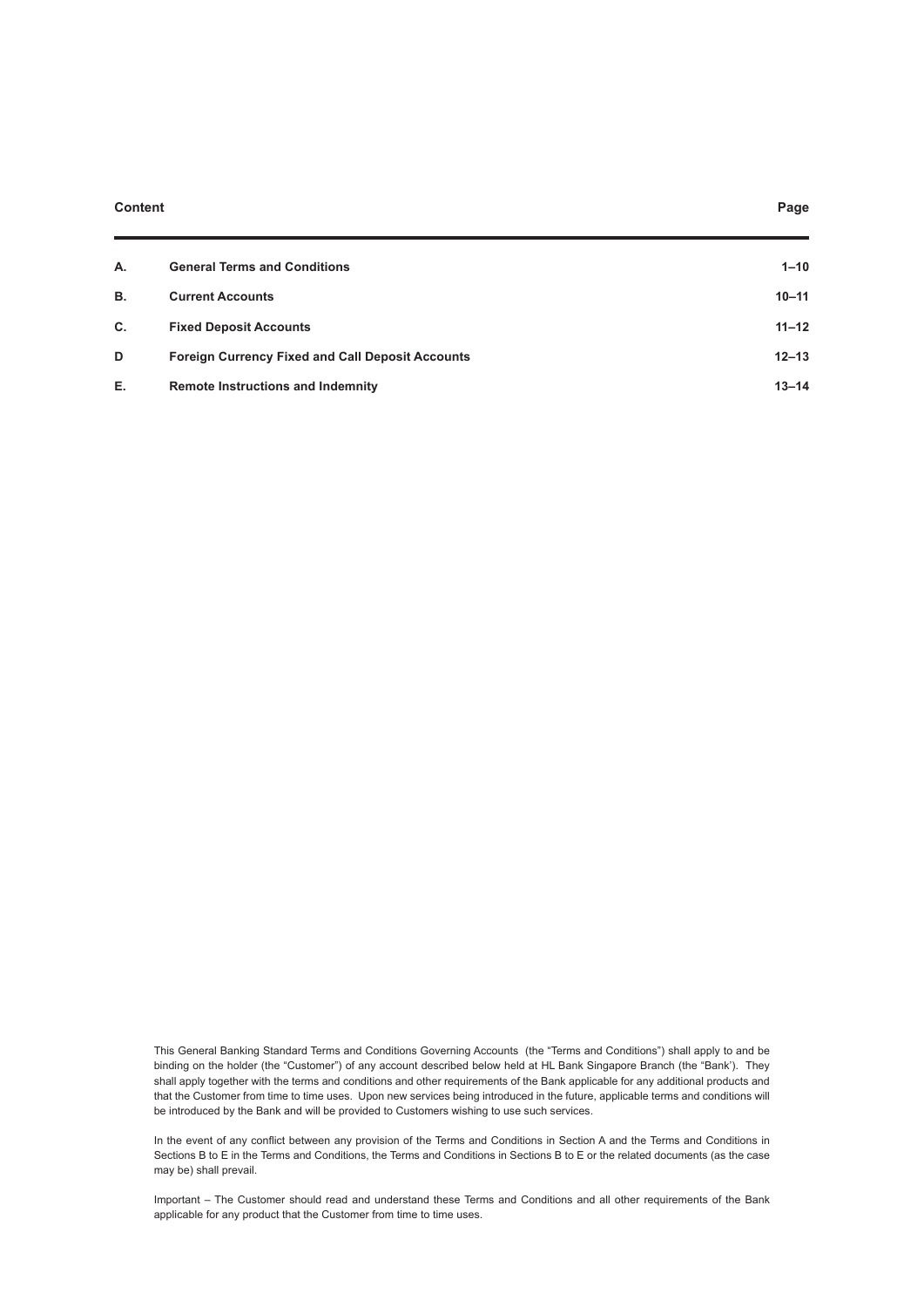# **A. GENERAL TERMS AND CONDITIONS**

## **(Applicable to all accounts and related services described in these Terms and Conditions, as amended, varied or supplemented from time to time)**

## **1.** Definitions and Interpretation

(i) The following words and expressions shall have the corresponding meanings wherever appropriate.

**"Accounts"** accounts made available to the Customer and "Account" any one of such Accounts; **"Account Opening Document"** the account opening document signed by the Customer containing the mandate to the Bank in relation to any Account;

**"Approved Communication Channel"** by telephone, Internet, or in writing in the manner described in paragraphs A31 to A33 & Section E below, or by such other means as determined and notified by the Bank from time to time;

**"Authorized Representative"** any person or entity authorized by a Customer in these Terms and Conditions and agreed by the Bank to operate the Account of that Customer;

**"Bank"** HL Bank, Singapore branch;

"Bank's Personnel" the directors, managers, officers, employees, agents, consultants and advisors of the Bank;

**"Bank Business Day"** a day on which the Bank is open for business in Singapore for at least 4 hours, other than on Saturday, and in relation to a transaction in foreign currency, a day on which banks in the principal financial centre for that currency are generally open for business;

**"Bank Charges Schedule"** the schedule of fees, overdraft interest rates and other charges of the Bank, as determined from time to time by the Bank, copies and details of which are available from the Bank's Customer Service Hotline. Variations to the Bank Charges Schedule may be made from time to time pursuant to paragraph A21;

**"Customer"** the person or persons who has/have signed the Account Opening Document and in whose name(s) the Account is opened;

**"Customer Service Hotline"** the Bank's hotline available to customers;

**"Exchange"** The Singapore Exchange Securities Trading Limited and/or any other securities exchange, in Singapore or elsewhere;

**"Instructions"** any instructions given by any communication method described in paragraphs A31 and A33 below, or such other method(s) as the Bank from time to time may determine and offer to the Customer;

**"Other Investments"** includes, without limitation, stock index options, foreign exchange contracts and options, and options on any of them or in respect of any indices relating to them, or in relation to any other contracts or financial instruments of any nature for the time being offered, traded or dealt in by the Bank on behalf of its Customers or on any Exchange;

**"Order"** the meaning given under paragraph A13;

**"Phone Instruction(s)"** Instructions that are given to the Bank by telephone facilities (operated by voice or other means) in accordance with such identity verification or other requirements in such manner as the Bank may determine from time to time;

**"Securities"** all shares, stocks, warrants, covered warrants, bonds, debt instruments, unit trusts, mutual funds, interest in any collective investment scheme, and other securities which belong to the Customer and which from time to time are bought and / or brought within the scope of these Terms and Conditions and which the Bank may from time to time allow to be traded through the Securities Account;

**"Securities Account"** the Securities account in the name of the Customer opened and maintained with the Bank;

**"Service"** any services from time to time offered by the Bank subject to these Terms and Conditions;

- (ii) Where the Bank has any right to make any determination or to exercise discretion as regards any matter under these Terms and Conditions, such right or discretion may be exercised by the Bank in such manner as the Bank may determine from time to time and the Bank shall where reasonably possible notify the Customer in the event it exercises such right or discretion as regard any matter under these Terms and Conditions.
- (iii) In these Terms and Conditions, where not inconsistent with the subject or context, words suggesting the singular shall include the plural and vice versa; words suggesting any gender shall include other genders and headings are inserted for reference only and shall not affect its construction.

# **2. Eligibility**

An Account may only be opened if the Customer has reached the age of 21 years.

## **3. Signature**

The Customer should use the same signature when signing all cheques, instructions, documentation, etc. as the specimen provided in the Account Opening Document to the Bank. Change to the specimen signature may be done at the Bank.

## **4. Account Statement**

- (i) A monthly statement for all the Customer's Accounts will be sent to the Customer by the Bank unless otherwise requested.<br>(ii) The Customer shall examine each statement received and notify the Bank (by an Approved Commu
- The Customer shall examine each statement received and notify the Bank (by an Approved Communication Channel) of any error or discrepancy within 14 days of delivery (in accordance with paragraph A31). Unless any errors or discrepancies are so notified, the statement shall be conclusive and binding upon the Customer.
- (iii) Hold Statement/Correspondence services are not available, unless by express written agreement. An additional charge at the discretion of the Bank, may be levied, such discretion to be reasonably exercised by the Bank.

# **5. Dormant Accounts**

- The Bank may consider an Account to be dormant if no transaction is initiated by the Customer for a period of one year or any other period determined by the Bank at its absolute discretion.
- (ii) The Bank may cease to pay interest and/or impose a charge on dormant Accounts at its discretion, in accordance with the Bank Charges Schedule and shall notify the Customer 30 days prior to any cessation of interest payment or charge on the dormant accounts.

## **6. Credit Enquiry**

The Customer agrees that the Bank may at any time conduct credit enquiries and contact other banks, financial institutions and credit agencies for the purposes of verifying the information provided by the Customer and ascertaining the Customer's financial situation.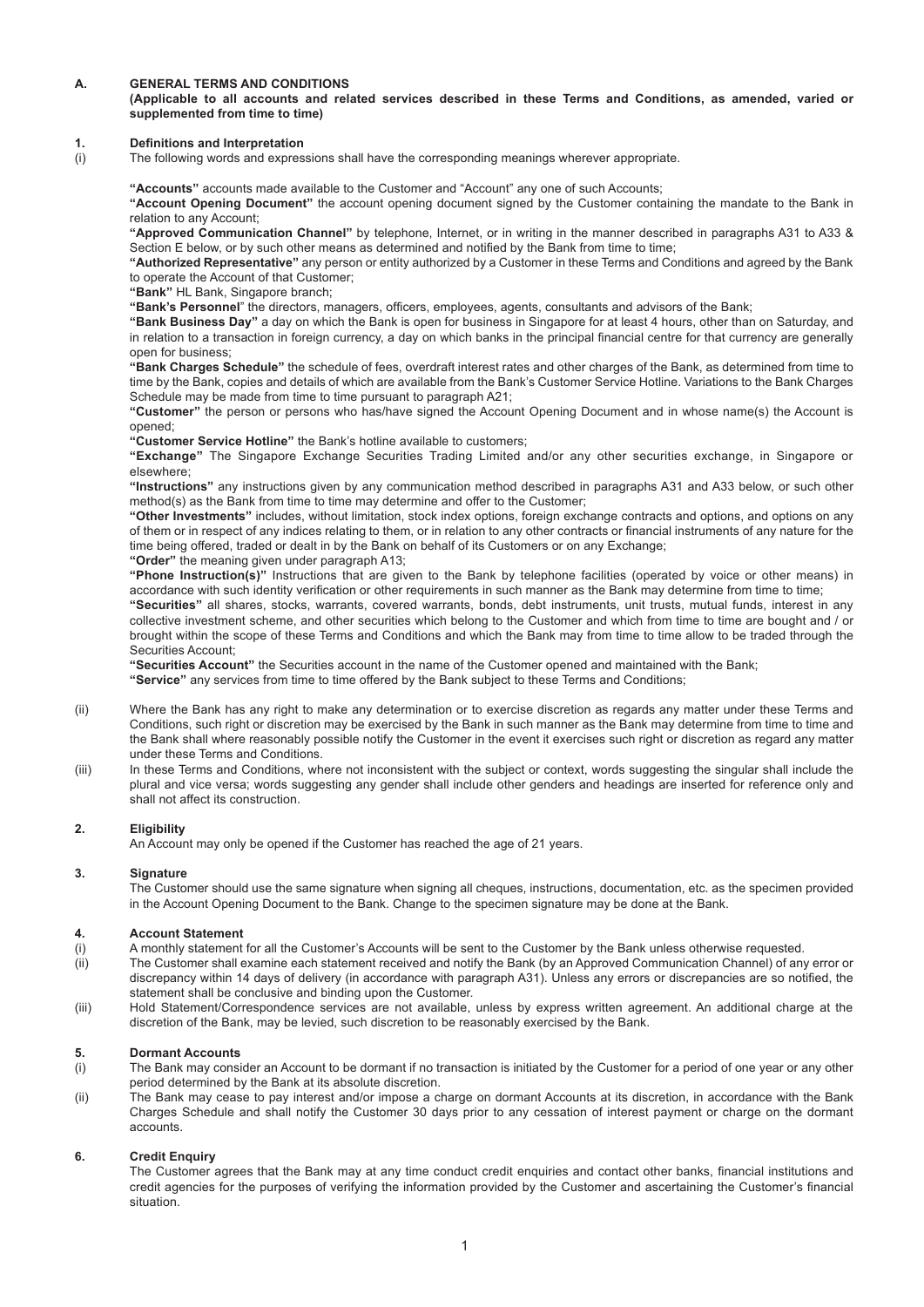# **7. References**

The Customer acknowledges that from time to time, the Bank may be asked to provide references for the Customer to other financial institutions or other persons. The Customer agrees and authorizes the Bank to provide (or at its discretion decline to provide) such references, but without any obligation or liability thereby arising.

# **8. Deposits**

- (i) Deposits of cheques may be made at the Bank, accompanied by a completed deposit form and will be acknowledged, normally by a transaction advice bearing terminal validation or authorization by the relevant Bank's authorized signatory.
- (ii) When depositing a cheque by post, it should be properly crossed with the account number written on the reverse side. Cash should never be deposited by post. The Customer agrees to bear all consequences of cheques being lost or delayed in transit.
- (iii) All cheques or drafts accepted for deposit are subject to collection. Drawings on such deposits may only be permitted following collection.
- (iv) When any cheques, drafts or other orders which are deposited and returned unpaid, the deposit thereof shall become null and void. The Customer shall not be entitled to interest. The Bank may debit the Customer's Account in respect of such deposits, together with all applicable interest charges, any foreign exchange loss and other charges and expenses of the Bank, as described in the Bank Charges Schedule. For foreign currency cheques, interest will only accrue upon collection.
- (v) If at its discretion, the Bank permits the Customer to draw against funds due to be transferred or credited to the Account and as a result the Account becomes overdrawn, the Customer shall forthwith on demand pay to the Bank the amount (including all charges and overdraft interest) by which the Account becomes overdrawn.

# **9. Withdrawals**

- (i) Withdrawals can normally be made at the Bank and the sums paid from an Account (whether representing principal or interest) shall be in the currency of that Account or (at the discretion of the Bank) its Singapore Dollar equivalent at the Bank's prevailing exchange rate.
- (ii) Any payments made by the Bank to a person producing a withdrawal or transfer form purportedly signed and/or sealed or chopped by or on behalf of the Customer and accepted by the Bank in good faith, shall have the same effect as if made by the Customer personally. The Customer shall produce such evidence as the Bank may require if any to prove the Customer's identity.
- (iii) The Bank reserves the right (at its discretion) to:<br>(a) impose a limit on the amounts that ma
	- (a) impose a limit on the amounts that may be withdrawn;<br>(b) set a minimum deposit amount:
	- set a minimum deposit amount:
	- (c) pay to the Customer any amount withdrawn from Accounts by one or more of the following methods:
		- (c1) issue to the Customer a cashier's order drawn on the Bank; and/or
		- (c2) by effecting a transfer to an account with any other bank(s) in the currency of the deposit in accordance with the Customer's written instruction; and/or
		- (c3) by converting the principal and accrued interest into Singapore at the Bank's then prevailing buying rate and paying the proceeds to the Customer; and/or
		- (c4) by such other means as the Bank at its discretion thinks fit.

# **10. Bank Charges and Fees**

- (i) The Customer shall pay the Bank fees and charges that from time to time apply. These are shown in the Bank Charges Schedule.
- (ii) The Bank also reserves the right to impose deposit charges on credit balances from time to time at its discretion.
- (iii) The Bank shall be entitled to debit the Account with all fees, charges, costs and other amounts arising from any withdrawal, transfer and/or other transactions effected based on Instructions given. Unless a prior notice has already been given, the Bank should inform Customers of the nature and amount of charges debited to their account promptly after any such amount is debited.

# **11. Collection Costs**

- The Bank may take reasonable actions to enforce these Terms & Conditions including employing lawyers and/or third party debt collection agents to collect any sums the Customer owes the Bank with advance written notice to the Customer's last known address. The Customer shall indemnify the Bank on demand for all reasonable legal and other costs and expenses reasonably incurred. (ii) The Customer also agrees and authorizes the Bank to disclose relevant information to such persons for these purposes.
- **12. Fund Transfer Services**
- (i) Transactions involving transfer of funds between the Account and accounts of the Customer and/or third parties held within the Bank and/or with other banks can only be accepted if the necessary arrangements have been established by the Bank. Such fund transfer transactions shall wherever practicable be processed on the same day or otherwise on the next Bank Business Day at the discretion of the Bank. The Customer is solely responsible for ensuring correct Instructions (including transferee details) are given. The Bank shall have no responsibility to verify any information contained in such Instructions.
- (ii) The Bank shall be entitled from time to time to determine and impose any limit whether in amount, frequency of use or otherwise on the use of the fund transfer services and the Bank shall notify the Customer 30 days prior to the effective date, in the event that it determines and imposes any limit on the use of the fund transfer services.

# **13. Authority**

- (i) All cheques, bills of exchange, notes, drafts, promissory notes, and other payment orders ("Orders") drawn in the name of, or accepted by, the Customer and/or Instructions in respect of an Account must be signed or given by or on behalf of the Customer in strict accordance with these Terms and Conditions and other applicable authorizations, mandates or other documents in respect of such Account.
- (ii) The Customer authorizes the Bank to honour all orders drawn on, and orders accepted and presented for payment against, in any Account (whether or not such Account is in credit) and to comply with any other directions given regarding Accounts, and to accept and act upon any receipts for money deposited with or owing by the Bank on the Accounts, provided that such orders, directions and receipts are signed by or on behalf of the Customer or, in the good faith determination of the Bank, appear to be signed by or on behalf of the Customer.
- (iii) If any order lodged with the Bank for collection or otherwise is dishonoured for any reason, the Bank shall only be obliged to notify the Customer as soon as practicable and pending Instructions, the Bank shall retain such order for the Customer. The Bank shall not be liable for any resulting damage or loss suffered by the Customer, except in the case of its own negligence or wilful default. The Bank shall be entitled at any time, at its discretion, to refuse to honour and comply with such orders, directions, receipts, applications,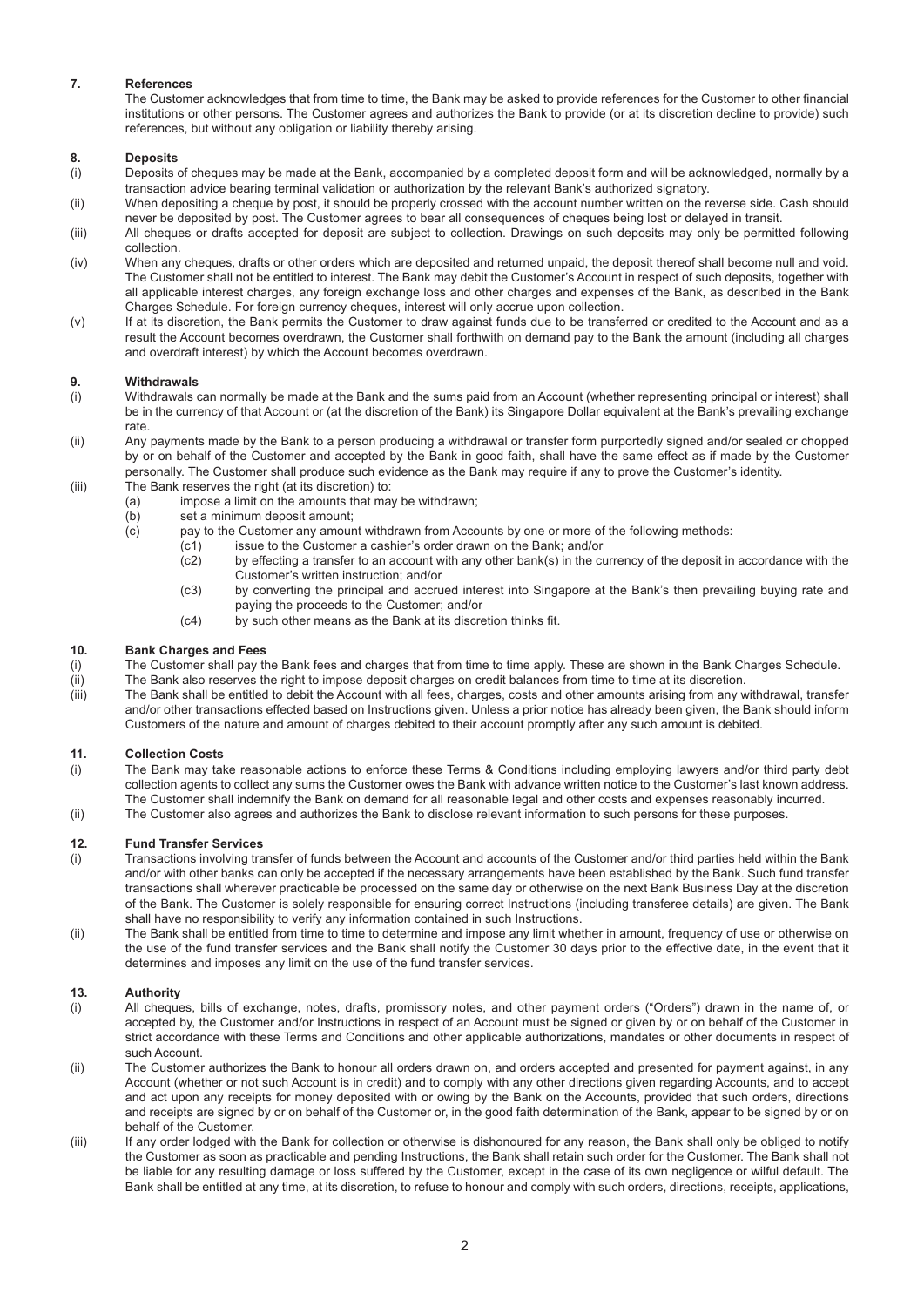requests or Instructions by reason of the Customer's actual or contingent liability to the Bank or notice which the Bank may have of any third party's interest in or claim in respect of the relevant monies, securities, deeds, documents or property.

(iv) The Customer should use the same signature and signing arrangement when signing all instructions, confirmations, documentation. etc., as the specimen provided in the Account Opening Document to the Bank. Changes to the specimen signature may be made at or by such other method as the Bank may from time to time permit.

# **14. Counter Transactions**

The Customer shall examine the transaction advice after each transaction and before leaving the counter to ensure that the appropriate transaction has been carried out correctly. Subsequent rectification of any error may not be possible save for manifest error.

# **15. Value Date**

The effective value date for all Account transactions will be determined by the Bank. The Bank may at its discretion approve or reject any payment Instructions or cheques drawn, by reference to the actual or projected account balance as at the transaction date, such discretion to be reasonably exercised by the Bank.

## **16. Payment of Interest, Interest Rates and Exchange Rates**

- (i) Interest will only accrue on funds including inward remittances which have been successfully credited for value to an Account. All deposit interest rates and exchange rates for currency conversion transaction shall be at rates determined by the Bank from time to time at its discretion.
- (ii) Interest shall accrue daily on the balance of all interest bearing Accounts of the Customer. The basis of calculation is at the Bank's discretion. Cleared amounts bear interest from the date of receipt. Interest due shall be credited to the relevant Account at intervals determined by the Bank from time to time. If an interest bearing Account is closed during an interest period, interest will be paid up to but excluding the day of account closure.
- (iii) If an interest bearing account is closed within 3 months of account opening, the applicable interest rate will be determined by the Bank from time to time and the Bank shall as soon as reasonably possible inform the Customer after such determination. For details please contact the Bank.

# **17.** Insufficient Funds

Unless an overdraft is granted by the Bank, no payment, transfer, security or other shares transaction or other Instructions will be carried out if the funds held in the Customer's Account (together with any available credit facilities) that are required to carry out the same, are insufficient and the Bank shall not be liable for any consequences resulting from delay in or non-implementation thereof.

## **18. Overdrawn Accounts**

- (i) An Account will be considered to be overdrawn for at least one day even if the amount overdrawn is received by the Bank the next Bank Business Day.
- (ii) Overdrafts are not allowed on Savings Accounts.
- (iii) Overdraft interest and other charges are payable in accordance with the Bank Charges Schedule.
- $I_V$  The Customer shall repay the Bank upon demand any overdraft on any Account and all advances, loans or other financial accommodation, together with interest and charges thereon in accordance with the Bank Charges Schedule.

## **19. Foreign Exchange Transactions**

- (i) The Bank shall only accept Instructions for currency exchange transactions for such currencies as the Bank may determine from time to time.
- (ii) The actual exchange rates for currency exchange transactions will be determined by the Bank at the time such transactions are effected. Exchange rates are available by enquiry at the Bank.
- (iii) For dealings in securities in currencies other than the base currency of any Account, the Customer acknowledges that there may be profits or losses arising as a result of exchange rate fluctuations which shall be entirely for the Customer's account and risk.

## **20. Issue of Cashier's Orders**

- (i) Any cashier's order requested by the Customer may be collected personally by the Customer or a person authorized by the relevant application form or presenting an authorization letter bearing a signature corresponding to the specimen signature of the Customer.
- (ii) Any request for amendment, stop payment, cancellation or refund of a cashier's order shall be subject to the discretion of the Bank and to such conditions and fees as the Bank may determine.

## **21. Amendments**

- (i) The Bank reserves the right at its discretion to add, delete or otherwise change any of the Services (as well as related operating and other requirements), the Bank Charges Schedule and/or these Terms and Conditions from time to time. As new services are introduced, changes may be required. When such changes to these Terms and Conditions increase the Bank charges and/or affect the liabilities and obligations of the Customer, the Bank shall give at least 30 days' notice to the Customer unless such changes are not within the Bank's control. In other cases, reasonable notice shall be given. Such notice may be given by such means as the Bank at its discretion sees fit. Any Customer who does not close his relevant Account(s) prior to the expiration of such notice shall be deemed to have agreed to such changes.
- (ii) If at any time any of these Terms and Conditions is or becomes illegal, invalid or unenforceable in any respect, the legality, validity or enforceability of the remaining Terms and Conditions shall not be affected thereby.

## **22. Rebate and Commission**

The Bank and its agents shall be entitled, without advising the Customer, to accept and retain any profit, rebate, brokerage, commission, fee, benefit, discount and/or other advantage as may be permitted from time to time by applicable laws and regulations or where applicable any Exchange or any other regulatory body arising from the provision of the Services and/or the handling of transactions.

## **23. Right to Reject Transactions**

The Bank may reject a deposit, limit the deposit amount or reject any Instruction or other communication at its discretion with or without prior notice or giving reasons.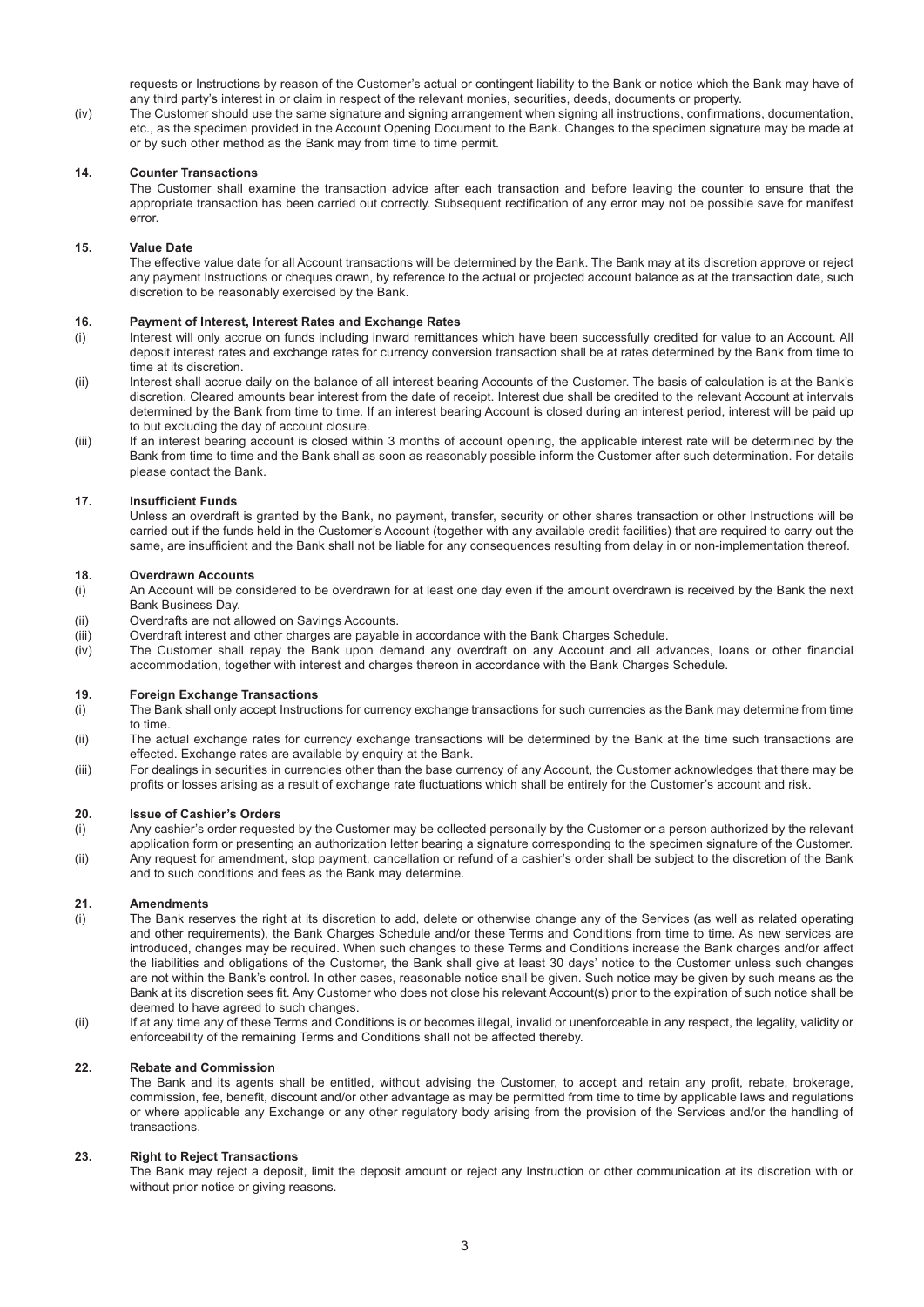# **24. Closure of Accounts**

- (i) All Accounts must be operated in accordance with these Terms and Conditions and any other applicable requirements. The Bank may by written notice to the Customer (or, in exceptional circumstances, without notice) close forthwith an Account which in its opinion has not been satisfactorily conducted. Upon dispatch of such notice, the Bank shall have no further obligation to honour any Instructions or any cheque, order, draft, bill, note or other negotiable instrument drawn, accepted or made by the Customer which may be presented to the Bank for payment, whether such instrument be dated before or after the date of the closure and notwithstanding that there may then be sufficient funds in the Account to cover the payment of such instrument.
- (ii) The Bank may close any Account with a zero or negative balance for a period of at least 6 continuous months or for such shorter period as the Bank may prescribe, following not less than 30 days prior notice in writing sent to the most recent address held for the Customer.
- (iii) The Bank also reserves the right to suspend or terminate any Account at any time without giving any notice or reason if:
	- (a) any legal or regulatory requirement prohibits or renders illegal the maintenance or operation of the Account;<br>(b) the Customer commits any breach of these Terms and Conditions which in the Bank's opinion is a material
	- (b) the Customer commits any breach of these Terms and Conditions which in the Bank's opinion is a material default; or <br>(c) the Account is being used or is suspected of being used for unlawful activities such as illegal g the Account is being used or is suspected of being used for unlawful activities such as illegal gambling.
- (iv) Following any Account closure, the Bank shall post to the Customer a cashier's order or other negotiable instrument (at its discretion) for the net balance less all charges and less any other outstanding amounts then due to the Bank.
- (v) The Bank reserves the right to charge and debit an early closing fee for accounts closed within 3 months after being opened.
- (vi) Notwithstanding any Account closure or the suspension or termination of all or any Services, the rights of either party in respect of any breach or non compliance during the period of Services shall remain available to that party after the expiry or termination of the Services.

# **25. Set-Off Right**

**In addition to all other rights and remedies available to the Bank and without prejudice to any lien, guarantee, mortgage or other security (now existing or established at a later date), the Bank may at any time without prior notice, combine or consolidate all or any of the Accounts (or any other accounts whether or not they are jointly or severally held) and set off or transfer any such amount standing to the credit of any one or more of such Accounts in or towards the satisfaction of the Customer's obligations, indebtedness and liabilities to the Bank on any Account or other account with the Bank or in any other respect, whether such liabilities be joint or several, primary or collateral and whether or not such liabilities are in the same currency and the Bank is authorized to effect (or request the effecting of) any necessary transfers and currency exchanges.**

# **26. Lien**

The Bank is authorized to exercise a lien over any or all property of the Customer which (for any reason) is in or which howsoever comes into the possession or control of the Bank. The Bank may sell such property and apply the proceeds of sale, after deduction of expenses, to satisfy any obligations, indebtedness and liabilities owed by the Customer to the Bank.

# **27. Death**

- (i) Upon death of the Customer, all rights in and to the Account shall automatically pass and be vested in the Customer's personal representatives who shall be liable to the Bank for all charges, obligations and liabilities of all Accounts of the Customer. Subject to the Estate Duty Act and any other applicable legal obligations, the Bank shall hold any credit balance on such Accounts and other assets, property and documents deposited with the Bank to the order of the Customer's personal representative(s) and may release the same (without any liability or obligations) in accordance with the written Instructions of any such personal representative(s).
- (ii) These Terms and Conditions shall be binding on and enforceable against the heirs, personal representatives, executors and successors in title of the Customer and be binding on and enforceable by the successors in title and assigns of the Bank.

# **28. Limitation of Liability**

- Save only in cases of its gross negligence or wilful default, neither the Bank nor the Bank's officers shall have any liability or obligation to the Customer or any third party in respect of:
	- (a) the use or operation of the Accounts or any other services whatsoever;<br>(b) any mechanical failure, power failure, malfunction, breakdown, interrur
	- any mechanical failure, power failure, malfunction, breakdown, interruption or inadequacy of equipment or installation in connection with the Services, or Acts of God, act of terrorism, war, or declaration of moratorium or any other causes beyond the control of the Bank;
	- (c) the Bank's execution of Instructions given in accordance with these Terms and Conditions or any inability of the Bank to execute such Instructions or decision of the Bank not to execute such Instructions or other Instructions received;
	- (d) if Telephone Instructions or other Instructions are intercepted or overheard by any third person, provided that the Bank acts in good faith:
	- (e) a loss of cheques presented for clearing. The Bank shall exercise reasonable care in relation to the custody of cheques presented by the Customer for collection but shall not be liable for loss suffered by the Customer as a result of any loss or destruction of cheques or delay in presentation while the cheques are in the custody of any authorized third party through whom such cheques are presented for collection. In no event shall the Bank be liable for any consequential loss arising as a result of the loss or destruction of cheques or their delay in presentation;
	- (f) any losses, claims, actions, proceedings, demands, damages, costs or expenses (including all reasonable legal costs and expenses properly incurred);
- (ii) In the case of any other liabilities resulting from the use of any Services or Accounts, the Bank's liability shall be strictly limited to direct and reasonably foreseeable losses directly and solely arising as a result of any of the foregoing.

## **29. Recording and Document Retention**

- (i) The Bank may (but shall not be obliged to) record Instructions given over the telephone and other telephone calls. All such recordings shall remain the property of the Bank and shall be conclusive evidence of the Instructions given and shall be binding on the Customer. The Customer hereby agrees to such recording.
- (ii) The Bank may set retention periods for customers and other documents after which originals may be destroyed. Microfilm or other imaged copies may be taken and retained in place of the original documents and such imaged versions shall be regarded as of equivalent authenticity and effect as the originals.

# **30. Suggestions and Complaints**

If the Customer has any suggestions or complaints regarding the Services provided by the Bank, the Customer can call the Bank or write to the Bank. Complaints will be dealt with under the Bank's complaint handling procedures.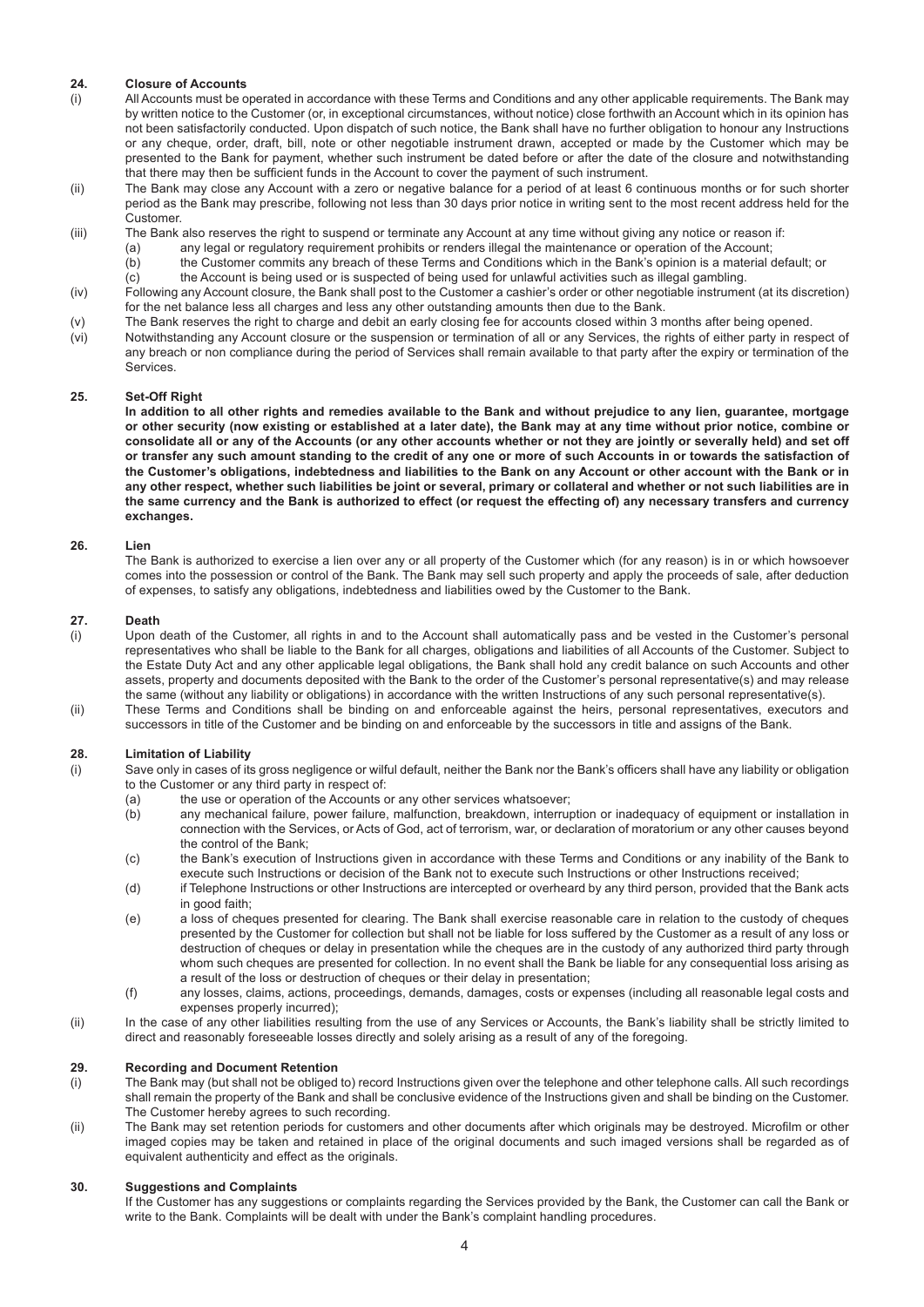# **31. Communications to the Bank**

- (i) The Customer may communicate with the Bank and the Bank may accept any instructions given:<br>(a) By post or facsimile written instruction should bear the Customer's specimen signature
	- By post or facsimile written instruction should bear the Customer's specimen signature and should be sent or faxed to the Relationship Manager of which the account is held; or
	- (b) By telephone oral instructions may be given over the telephone provided the customer's identity card number or passport number and/or other information as required by the Bank are provided (except in the case of fund transfer, oral instructions may only be given for fund transfer to bank account(s) in the name of the Customer designated by the Customer in written form.)
- (ii) Any transactions effected by the Bank on the basis of:<br>(a) such written instructions which apparently be
	- such written instructions which apparently bear a signature corresponding to the Customer's specimen signature or to the specimen signature(s) of such person(s) authorised by the Customer to issue any notice or any Instructions whatsoever on behalf of the Customer in Bank's records; or
	- (b) such oral instructions (as understood by the Bank); shall be binding upon the Customer, whether or not made by the Customer or with the Customer's authority, knowledge or consent and be subject to these Terms and Conditions or other relevant terms and conditions of use, rules, procedures or similar requirements. Once given, such instructions cannot be withdrawn or revoked unless the Bank at its discretion consents in writing. The Bank may in good faith rely on such Instructions and shall not be liable for any resulting claim, obligation or loss.
- (iii) The Customer shall on demand indemnify the Bank and the Bank's Personnel from any losses, claims, actions, proceedings, demands, damages, costs, and expenses (including reasonable legal costs and expenses properly incurred) and any other liabilities howsoever arising in consequence of the Bank in good faith acting upon or in reliance on the authenticity of any written or telephone instructions given as aforesaid.
- (iv) The Bank shall be entitled at any time, with its reasonable discretion, to refuse to carry out any Instruction, even if a Bank's employee may have indicated acceptance or willingness of the Bank to accept it.
- (v) The Customer recognizes that telephone and facsimile are not secure communication channels.

# **32. Communications to Customers**

Bank's communications may be addressed to the Customer by personal delivery or ordinary post at the last address of the Account of the Customer registered with the Bank or by facsimile. Communications will be deemed to have been delivered to the Customer (where delivered personally) at the time of personal delivery or on leaving it at such address, or (where sent by post) 48 hours after posting if the address is in Singapore and seven days after posting if the address is elsewhere, notwithstanding that it be undelivered or returned undelivered to the Bank, or (where sent by facsimile transmission) on the date of dispatch respectively. Facsimiles and letters, including any payments sent to the Customer or delivered to an authorized representative are sent or delivered at the Customer's risk. It is the Customer's responsibility to ensure the Bank is kept informed of the Customer's most up to date address and other contact details.

# **33. Use of Facsimile Transmission**

- (i) Written instructions transmitted by facsimile is binding on the Customer and may be accepted at the discretion of the Bank at the sole risk of the Customer and subject to such conditions of acceptance and/or delivery of such other documents as the Bank may from time to time determine.
- (ii) The Customer shall on demand indemnify the Bank and the Bank's Personnel from any losses, claims, actions, proceedings, demands, damages, costs and expenses (including reasonable legal costs and expenses properly incurred) and any other liabilities howsoever arising in consequence of the Bank acting in good faith upon or in reliance on the authenticity of facsimile transmission instructions.

# **34. Further Assurance**

- (i) The Customer shall at the request of the Bank, promptly execute and deliver such documents and perform such acts as the Bank or its nominee or agent may request to allow the Bank to provide the Services and operate and/or enforce these Terms and Conditions.
- (ii) Failure to comply may result in discontinuance of Services, delay, additional costs or requirements and/or other consequences in relation to the provision of such Services.
- (iii) The Customer hereby undertakes to the Bank to do or execute any act, deed or document which the Bank may require the Customer to do in connection with the implementation, execution or enforcement of these General Account Terms or any transaction contemplated by these General Account Terms and to verify and confirm anything done by the Bank in the exercise of any right, power, authority or discretion conferred on the Bank by these General Account Terms or any other agreement relating to the Account.
- (iv) The Customer hereby irrevocably and by way of security appoints the Bank with full power of substitution (to be the Customer's attorney, to act for the Customer in the Customer's name and on the Customer's behalf and as the Customer's act and deed or otherwise and subject to the provisions of this Agreement, to execute any document which the Bank may require for perfecting or enforcing any of the rights or powers conferred on the Bank under these Terms and to do any other act or thing required to be done by the Customer under this Agreement. The Customer shall ratify and confirm any instrument, act or thing which the Attorney may lawfully do by virtue of the authority under this clause.

# **35. Joint Account**

- If any Account is a joint account:
- (i) the obligations and liabilities of the Customers to the Bank in connection with the Account shall be joint and several;
- (ii) unless the Bank has agreed in writing that joint account arrangements will apply, each joint account holder comprising the Customer shall be separately and independently entitled to exercise all rights in respect of that Account including to open, operate and close the Accounts;
- (iii) if prior to acting on any Instructions, the Bank receives contradictory Instructions, at its discretion the Bank may refuse to act unless both/ all persons comprising the Customer give consistent Instructions;
- (iv) subject to any applicable laws on the death of a person who is one of the Customer, any credit balance in the Account and other assets, properties and documents deposited in the Account shall accrue to and be held by the Bank to the order of the survivor(s) without prejudice to any right the Bank may have in respect of, or arising out of any lien, charge, pledge, set-off, counter-claim or otherwise whatsoever and to take any step or legal proceedings at the Customer's expense which the Bank may at its discretion reasonably exercised, choose;
- (v) the Bank may release or discharge any one or more of the Customers from these Terms and Conditions or compound with, accept compositions from or make other arrangements with any of them without releasing or discharging or otherwise prejudicing or affecting the Bank's rights and remedies against any of the remaining Customers;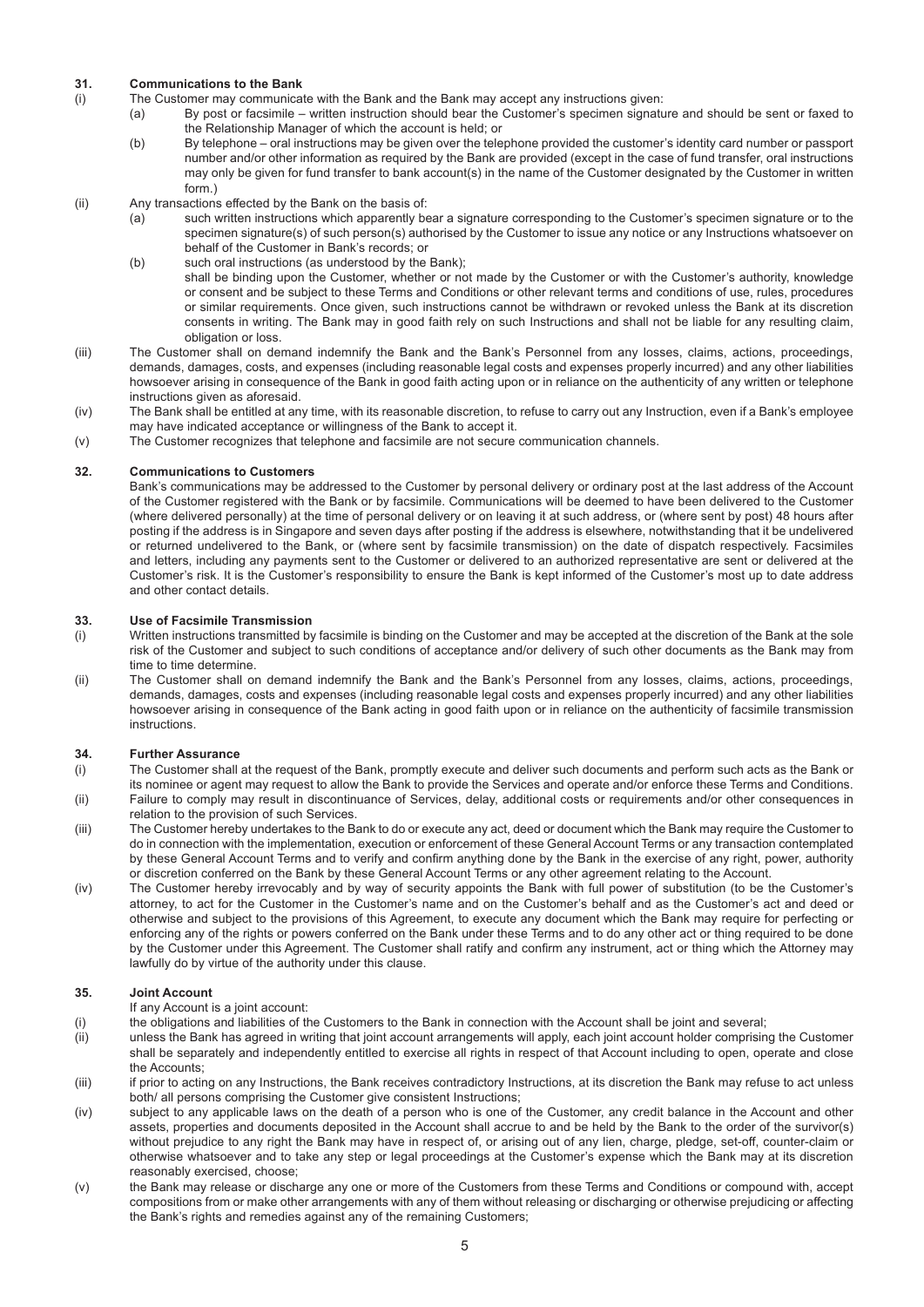- (vi) if any one or more of the Customers is not bound by the provisions of these Terms and Conditions (whether by reason of lack of capacity or improper execution of these Terms and Conditions or for any reason whatsoever) the remaining Customers and their respective personal or legal representatives and successors in title shall continue to be bound by the provisions of these Terms and Conditions as if such Customer not bound by the provisions had never been a party thereto;
- (vii) the provisions of these Terms and Conditions shall not be terminated affected or prejudiced by any change in the constitution of the firm (where the Customer is a firm) or by the death or legal disability of any one or more of the Customers and these Terms and Conditions shall be binding on the remaining Customers and their respective personal or legal representatives and successors in title;
- (viii) none of the Customers shall be entitled to the rights and remedies of a surety as regards the liability or obligations of another person; and (ix) where the operation of the account is by single signature and if any one of the authorised signatories dies or is made bankrupt,
- any other signatory shall be entitled to make withdrawal. The death, insanity or other disability of any one or more of the authorised signatories shall not affect this right. Where the operation of the account is by joint signatures and if any of the joint authorised signatories is made bankrupt or is incapacitated, withdrawal shall be made by the signature of the trustee of the affected signatory together with the signatures of the other signatories.

# **36. Customer's Personal Information**

# **Collection of Customer's Personal Information**

(i) The Customer acknowledges that it will be required to provide the Bank with its personal information for the purpose of opening an Account or executing any transactions in accordance with its Instructions. The Customer's personal information may also be collected or compiled in the ordinary course of the relationship between the Customer and the Bank. Generally, the Bank collects personal information relating to the Customer and information relating to the transactions made by the Customer through the Bank ("Customer's Personal Information").

# **Consent**

- (ii) When the Bank requests for the Customer's Personal Information for the purpose of providing products or services to the Customer and the Customer provides the Bank with such personal data, there is an implied consent that the Customer agrees that the Bank may use, process and disclose the Customer's Personal Information in order to provide the Customer with the requested product or service.
- (iii) The Customer hereby consents to the Bank contacting it at any reasonable time for the purpose of discussing any aspect of the Bank's relationship with the Customer and processing the Customer's Personal Information for the purpose of performing the contract and managing the relationship between the Customer and the Bank.
- (iv) The Customer hereby consents to the Bank contacting it at its residential address, work place, email address and phone numbers to provide information on new products or services that the Bank may launch or to provide the Customer with information on promotions, events, campaigns or other opportunities which may be of interest to the Customer. If the Customer does not wish to be contacted for such marketing purposes, the Customer shall inform the Bank in writing.
- (v) The Customer acknowledges that if the Customer does not consent to provide the requisite personal information required by the Bank at the point of application or during the course of their relationship, the Bank may not be able to open an account for the Customer or provide the specific product or service that the Customer requires.
- (vi) The Customer is entitled to withdraw its consent to the collection and the holding of the Customer's Personal Information by notifying the Bank in writing. However, such withdrawal may affect the Bank's ability to execute a transaction in accordance with the Customer's Instructions or maintain some or all of the Customer's Accounts with the Bank.

## **Use, Disclosure and Processing of the Customer's Personal Information**

- (vii) The Customer hereby authorises the Bank to use, process and disclose the Customer's Personal Information for any of the following purposes:
	- (a) processing the Customer's enquiries and application for account opening, credit, services and products by the Bank, as well as services and products by other external providers provided through the Bank;
	- (b) providing the Customer with the services and products of the Bank, as well as services and products by other external providers provided through the Bank;
	- (c) administering and/or managing the Customer's relationship and/or Account with the Bank;
	- (d) carrying out the Customer's Instructions or responding to any enquiries by the Customer;
	- (e) carrying out due diligence or other screening activities (including background checks) in accordance with legal or regulatory obligations or risk management procedures (including but not limited to those designed to combat financial crime, "knowyour customer", anti-money laundering, counter-terrorist financing or anti-bribery), that may be required by law or that may have been put in place by the Bank;
	- (f) dealing in any Services provided by the Bank to the Customer;
	- (g) the recovery of any and all amounts owed to the Bank;
	- (h) the process of reviewing and approving credit and approving the Account, and the conduct of initial and anticipatory credit checks and assessments, relevant checks, ongoing assessment and verification of ongoing credit worthiness and standing;
	- (i) preventing, detecting and investigating fraud, misconduct, any unlawful action or omission, whether relating to the Customer's application or any other matter relating to the Customer's Account, and whether or not there is any suspicion of the aforementioned;
	- (j) managing the Bank's infrastructure and business operations, and complying with policies and procedures that may be required by law or that may have been put in place by the Bank, including those relating to auditing, finance and accounting, billing and collections IT systems, data and website hosting, training, testing, business continuity, and records, document and print management;
	- (k) with the Customer's consent made via the Customer's registration or participation in any contest, lucky draw, campaign, promotion, event, survey or questionnaire, to administer and provide the Customer with such activities. Some of these activities have additional terms and conditions, which could contain additional information about how the Bank uses and discloses the Customer's personal data, so the Customer is advised to read these additional terms and conditions carefully; (l) complying with applicable law in administering and managing the Customer's relationship with the Bank; and/or
	- (m) with the Customer's consent given in the application form, account opening document and/or other methods of consent notification, provide for the dispatch of marketing information relating to banking, financial or investment services or products offered by the Bank and the Bank's affiliates, business partners and related companies (whether by the Bank, the Bank's affiliates, business partners or related companies) which the Bank thinks is of benefit or interest to the Customer via the Customer's consented method of communication.

(collectively, the "Purposes")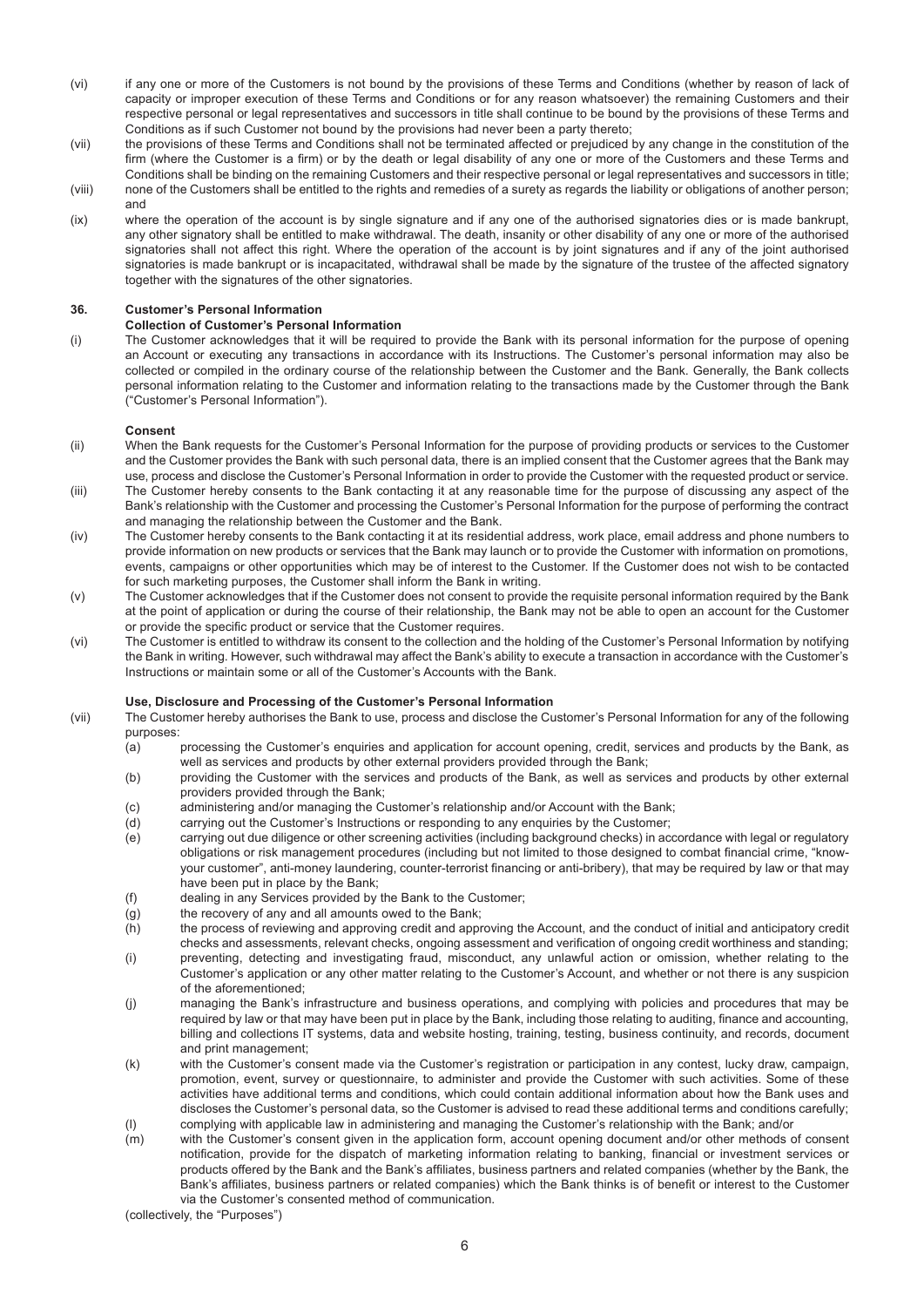- (viii) The Bank will not use, process or disclose the Customer's Personal Information for purposes which are not stated in these Terms and Conditions. Where the Bank intends to use, process or disclose the Customer's Personal Information for a new purpose, the Bank will notify the Customer and seek the Customer's prior written consent.
- (ix) In carrying out one or more of the above Purposes, the Bank may need to disclose the Customer's Personal Information to certain third parties. As the third parties would be processing the Customer's Personal Information for one or more of the above Purposes, the Customer hereby acknowledges and agrees that the Bank may disclose the Customer's Personal Information to the following third parties (whether located within or outside Singapore) ("Authorised Third Parties") for one or more of the above Purposes and for the Authorised Third Parties to subsequently process the Customer's Personal Information for one or more of the above Purposes:

- (a) a Hong Leong Group Member;<br>(b) the Bank's (or a Hong Leong C the Bank's (or a Hong Leong Group Member's) third party service providers or agents, including but not limited to those who provides administrative telecommunications, computer, payment or securities clearing or other services to the Bank or a Hong Leong Group Member in connection with the operation of its business, mailing houses, telecommunication companies, marketing agents, call centres, data processing companies and information technology companies;
- (c) any credit reference agency, rating agency, business partner, insurer/takaful provider or insurance/takaful broker, direct or indirect provider of credit protection, card association, bank or financial institution, and, in the event of default, to debt collection agencies;
- (d) any fund management companies, private equity companies and managers, other financial companies (e.g. for structuring / provision of services), external asset managers, service providers (e.g. alternative investment service providers) and financial service providers:
- (e) any external services or products provider that is providing services or products through the Bank;
- (f) any credit bureau and/or its compliance committee and for such credit bureau and/or its compliance committee to disclose the personal information to third party or parties, including but not limited to its member banks or financial institutions;
- (g) the Bank's auditors and professional advisors including its solicitors;
- (h) any person to whom the Bank or a Hong Leong Group Member is under an obligation to make disclosure under the requirements of any law binding on the Bank or a Hong Leong Group Member or under and for the purposes of any guidelines issued by regulatory or other authorities with which the Bank or a Hong Leong Group Member is expected to comply with;
- (i) any person to whom disclosure is permitted or required by any statutory provision or law;
- 
- (j) any permitted assigns;<br>(k) the Bank's successors the Bank's successors in title; and/or
- (l) any local or foreign regulatory body, government agency, statutory board, ministry, departments or other government bodies and/or its officials.
- (x) Where necessary, the Bank may disclose the Customer's Personal Information to the Bank's professional advisors and third party service providers, who may be either within or outside of Singapore, for any of the purposes set out in these Terms. The Bank will require the professional advisors and the third party service providers to undertake to keep in strict confidence the Customer's Personal Information and respect the Customer's right to privacy and comply with the PDPA and the provisions of this paragraph A36.

## **Transfer of the Customer's Personal Information Overseas**

- (xi) As some of the Authorised Third Parties are located outside of Singapore, the Bank may need to transfer the Customer's Personal Information outside of Singapore. The Customer hereby consents to the Bank transferring the Customer's Personal Information to these entities outside of Singapore solely for the purpose of these Terms and Conditions.
- (xii) Any transfer of the Customer's Personal Information outside of Singapore shall be carried out in accordance with the Bank's obligations under the PDPA.
- (xiii) The Bank will ensure that the entities to whom it transfers the Customer's Personal Information will have in place data protection measures and policies that are no less stringent than those set out in the PDPA and this paragraph A36. The Bank shall cause the entities to undertake to protect and secure the Customer's Personal Information from unauthorized access and disclosure.
- (xiv) The Bank will not disclose or transfer the Customer's Personal Information for purposes for which the Customer has not given its consent to the Bank.
- (xv) The Bank will not sell, transfer or otherwise disclose the Customer's Personal Information to any third party not authorized by the Customer under these Terms except that the Bank may share non-personal, non-individual information in aggregate form with third parties for business purposes or the Bank may tell its business partners the number of customers in certain demographic groups or who carried out certain transactions and as permitted under the laws of Singapore.

#### **Security**

- (xvi) The Bank is committed to safeguarding the privacy of the Customer's Personal Information. The Bank will implement effective security procedures and technical and organisational measures to safeguard the Customer's Personal Information. The Bank will use all reasonable efforts to safeguard the Customer's Personal Information. However, the Customer acknowledges that the use of online or wireless communication is not entirely secure and for this reason the Bank cannot guarantee the security or integrity of any personal data which is transmitted to or from the Customer via such telecommunication medium.
- (xvii) The Bank will hold the Customer's Personal Information in a combination of secure computer storage facilities and paper-based files and other records, and will take steps to protect the Customer's Personal Information from misuse, loss, unauthorised access, modification or disclosure.

## **Accuracy**

- (xviii) The Bank uses the Customer's Personal Information that it holds on the Customer to execute transactions instructed by the Customer. The Customer must ensure that the Customer's Personal Information given to the Bank is correct, complete and not misleading. The Customer shall immediately notify the Bank of any change to the Customer's Personal Information or upon the Customer becoming aware that any of the Customer's Personal Information is incorrect, incomplete or misleading.
- (xix) In order to ensure that the Customer's Personal Information is current, complete and accurate, the Bank may from time to time write to the Customer to update the Customer's Personal Information held by the Bank. When updating the Customer's Personal Information, the Customer shall provide relevant supporting documents for the Bank to verify the change to the Customer's Personal Information.

#### **Access and Correction**

(xx) The Customer has the right to obtain a copy of any Customer's Personal Information which the Bank holds about the Customer and to direct any correction of the Customer's Personal Information that is incorrect. In addition, the Customer is entitled to know how the Customer's Personal Information has been used or disclosed in the past one year.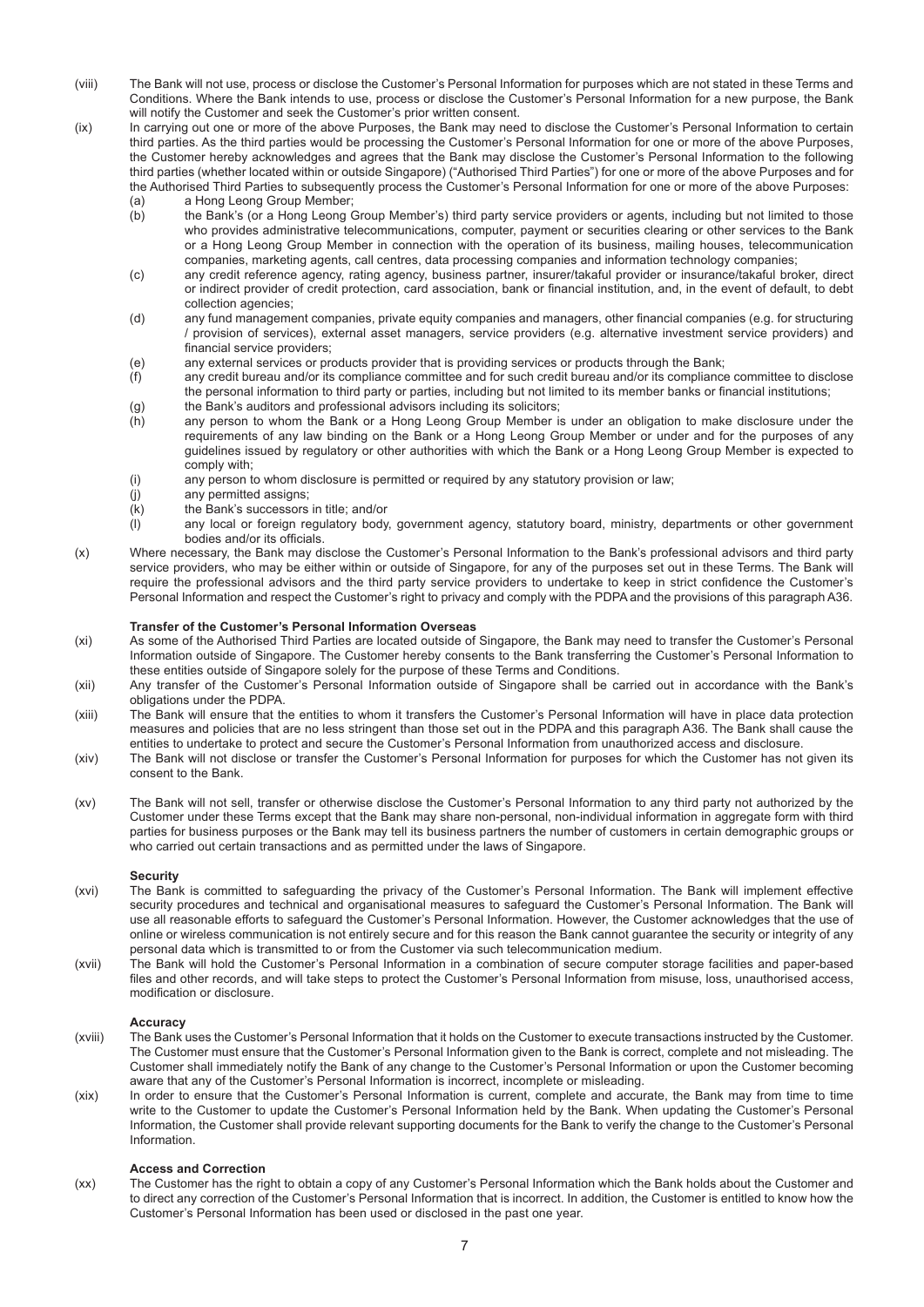- (xxi) To make a request, the Customer will need to complete an application form verifying its identity and specifying what personal information it requires. The Bank may charge a reasonable administrative fee for this service to cover the cost of verifying the application and locating, retrieving, reviewing and copying any material requested. If the Customer's Personal Information sought is extensive, the Bank will advise the likely cost in advance.
- (xxii) The Bank reserves the right to deny the Customer access to the Customer's Personal Information and may provide an explanation as required by the PDPA. Where the amount of effort and resources needed to provide access would be unreasonable or disproportionate to the Customer's interests or if the Bank is satisfied on reasonable grounds that the correction should not be made, the Bank may deny the Customer access to the Customer's Personal Information.

## **Storage and Retention**

- (xxiii) The Bank may need to maintain records containing the Customer's Personal Information for a significant period of time, as long as it is necessary to fulfil the purpose for which it was collected, or as required or permitted by applicable laws.
- (xxiv) The Bank will cease to retain the Customer's Personal Information, or remove the means by which the Customer's Personal Information can be associated with particular individuals, as soon as it is reasonable to assume that the purpose for which the Customer's Personal Information was collected is no longer being served by retention of the Customer's Personal Information and retention is no longer necessary for legal or business purposes. The Bank will destroy records of the Customer's Personal Information in a secure manner.

## **37. Change of Personal Particulars**

The Customer should immediately advise the Bank in writing of any change of address or contact telephone numbers or other personal particulars. The Customer accepts sole responsibility for all the consequences of failing to ensure the Bank holds its up to date personal particulars.

## **38. Loss of Seal/ Stamp**

If a seal or stamp used for operating any Account is lost or stolen, the Customer shall immediately notify the Bank in writing. The Bank shall not be liable for any loss suffered by the Customer arising from a payment or transaction effected prior to receiving such notification.

# **39. Corporate Customers**

- The Customer agrees and undertakes that:
- $\mu$  if the Customer is a firm (whether sole proprietorship or partnership firm);
	- (a) the Customer and the proprietor/partners and persons carrying on business in the name of the firm concerned now or at any time hereafter shall be jointly and severally liable under these Terms and Conditions; and
	- (b) the Customer shall advise the Bank of any change in the constitution or membership of the firm and unless expressly released in writing, the Customer and all persons signing any Bank documents/applications as the proprietor or partners of the Customer shall continue to be liable hereunder irrespective of any such change;
- (ii) if the Customer is a limited company, the Customer has been duly incorporated at the place of its incorporation; and<br>(iii) all acts, conditions, things required to be done, performed and observed in order that these T
- all acts, conditions, things required to be done, performed and observed in order that these Terms and Conditions shall constitute the legal, valid and binding obligations of the Customer (whether a sole proprietorship / partnership firm or limited company) enforceable in accordance with its terms have been done, performed and observed in strict compliance with all applicable laws and the Memorandum and Articles of Association or other applicable constitutional documents of the Customer.

# **40.** Customer Identification

The Bank reserves the right (at its discretion) to request additional identification such as Identity Card, Passport and/or residential proof.

# **41. Minimum Deposit / Balance**

- The Bank reserves the right (at its discretion) to:
- (i) impose a limit on the amounts that may be withdrawn;
- (ii) set a minimum deposit amount;
- $(iii)$  levy a periodic service charge if the average monthly balance of the Account falls below any minimum balance requirement;
- (iv) pay a lower rate of interest or no interest at all on balances below certain amounts to be determined by the Bank from time to time. The Bank will inform the Customer of the prevailing amount upon enquiry.

## **42. Reliability of Information**

Information including but not limited to interest rates, exchange rates, stock prices and product information quoted by the Bank is for indication purposes only. The actual rate or price that shall apply for a particular transaction can only be determined at the time the transaction is entered into.

# **43. Bank's Records Conclusive, etc.**

The books and records of the Bank signed by any officer of the Bank shall (in the absence of manifest error) be final and conclusive concerning the amount due from the Customer to the Bank.

## **44. Responsibilities for Security**

The Customer shall exercise reasonable care, take reasonable precautions and (where any authorized signatory, attorney or other agent is appointed) establish adequate controls and security arrangements to prevent unauthorized fund withdrawal Instructions or other misuse of or forgery in relation to any Account, Service, or other services or products provided (as applicable). The Customer must notify the Bank immediately upon becoming aware of any actual or possible unauthorized use, misuse, or forgery. The Bank does not assume any liability or responsibility to the Customer or any third party for the consequences arising out of or in connection with such actual or possible unauthorized use, misuse, or forgery, save only for direct losses to the extent directly due to negligence or fraud by the Bank or its employees.

## **45. Exercise of Remedies**

- (i) The Bank may exercise any right hereunder at such time or times and in such manner as it may determine.
- (ii) If any provision of these Terms and Conditions becomes illegal, invalid or unenforceable in any respect under any law, the legality, validity and enforceability of the remaining provisions of these Terms and Conditions shall remain unaffected.
- (iii) The Customer agrees to pay on demand all reasonable costs and expenses (including but not limited to interest, charges and legal fees as between solicitor and client) incurred by the Bank in enforcing or attempting to enforce, or preserving or attempting to preserve, its rights under these Terms and Conditions.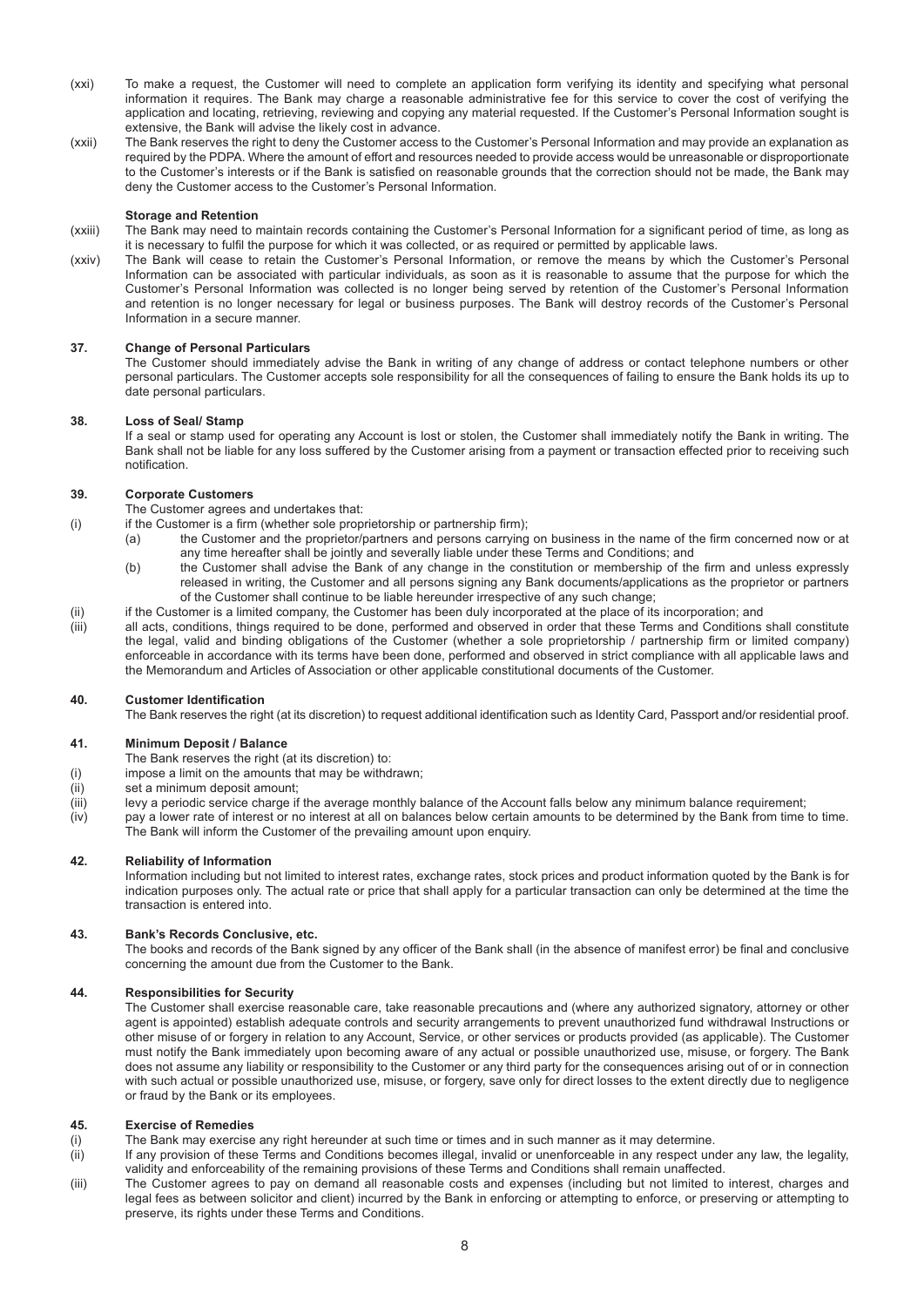# **46. Assignment and Transfer**

- (i) The Bank may assign any or all its rights under these Terms or in relation to any Account or Service to any person at any time, without the prior written consent of the Customer and without any obligation on the part of the Bank or any assignee to give prior or subsequent notice of any such assignment to the Customer.
- (ii) The Bank may transfer or novate any or all its rights and/or obligations under these Terms or in relation to any Account or Service to any person at any time, without the prior written consent of the Customer. The Customer will promptly upon request execute such transfer or novation documentation as the Bank may reasonably require.
- (iii) The Customer is not entitled to and may not assign any of its rights or transfer or novate any of its rights or obligations under these Terms or in relation to any Account or Service.
- (iv) The Customer will ensure that it remains the beneficial owner of all credit balances held from time to time in each Account and will not grant any proprietary, security or other interest in any Account and any credit balance thereof without notice and consent of the Bank.

## **47. Waiver**

- (i) No provision of these Terms and Conditions shall be waived, altered, modified or amended in any respect unless it is in writing and signed by the Bank's Personnel.
- (ii) The Bank may accept late payment or partial payment in respect of amounts due to the Bank under these Terms and Conditions or as being settlement of any matters in dispute, without losing any of the Bank's rights under these Terms and Conditions or at law, and where the Bank accepts such payment that shall not be treated as an amendment to these Terms and Conditions.
- (iii) Any indulgence granted, forbearance, omission or delay by the Bank in exercising any right or remedy shall not be treated as a waiver of such right or remedy and any single or partial exercise of any right or remedy shall not prevent its further exercise. No course of dealing between the Customer and the Bank nor any particular waiver shall be deemed a waiver in any other instance. The Bank's rights, remedies and entitlements are cumulative and in addition to the Bank's rights under the general law and shall continue in full force and effect until they are specifically amended or waived in writing by the Bank.

## **48. Confidentiality**

The Bank may if requested by any governmental or regulatory or pursuant to any legal or regulatory requirement disclose an information relating to the Customer and/or details of the Account or any transaction.

## **49. Successors**

These Terms and Conditions shall be binding upon the Customer's and the Bank's respective successors, permitted assigns and, if the Customer is an individual, the Customers' executors, administrators and personal representatives.

## **50. Compliance with Tax Requirements**

- (i) All payments to the Bank shall be made in full, without set off, counterclaim, deduction or withholding (including on account of any taxes). If any payment is subject to any such deduction or withholding required by law on account of any tax, including present and future tax, the payer shall increase the amount of the payment so that the amount of the payment received by the Bank after any such required deduction or withholding is equivalent to the amount otherwise payable.
- (ii) The Bank may be required to pay any taxes, duties or other amounts on, or calculated by reference to, any sum received or receivable from the Customer. The Customer shall promptly pay the Bank on demand an amount equal to such taxes, duties or other amounts paid or payable by the Bank.
- (iii) The Customer authorises the Bank and its staff and any other person who by reason of their scope of work or capacity or office have access to the Customer's records, registers or any correspondence or material with regards to all his personal and account information ("Confidential Information") to disclose any Confidential Information, where such disclosure is required by any applicable laws (including applicable laws imposing any reporting and/or withholding obligations on the Bank such as the United States Foreign Account Tax Compliance Act as may be amended, superseded or replaced), to any government, quasi-government, regulatory, fiscal, monetary or other authority, agency body or person, whether in Hong Kong, Malaysia, Singapore or elsewhere.
- (iv) The Customer will promptly inform the Bank in writing of any change in:<br>(a) the Customer's particulars, circumstances, status, including a
	- the Customer's particulars, circumstances, status, including any change in citizenship, residence, tax residency, address on record, telephone and facsimile numbers and email addresses; and
	- (b) where applicable, the Customer's constitution, shareholders, partners, directors or company secretary, or the nature of the Customer's business.
- (v) The Customer shall cooperate fully and respect of any enquiry that the Bank may make for the purposes of compliance with any applicable law [including the United States Foreign Account Tax Compliance Act (as may be amended, superseded or replaced) and/or any other reporting and/or withholding requirements of any government] including promptly providing all relevant information, details and/or documents as may be necessary to enable the Bank to comply with any applicable law.
- (vi) Any sum that may be payable by the Customer to the Bank shall be subject to all applicable laws, including any withholding tax requirement, foreign exchange restriction or control. The Customer agrees and acknowledges that pursuant to the foregoing the Bank may perform, or cause to be performed withholding of any monies payable to the Customer, deposit any such monies into a sundry or other account and/or retain such monies pending determination of the applicability of such withholding tax requirement, foreign exchange restriction or control. The Bank shall not be liable for any losses that may be incurred by reason of such withholding, retention or deposit.
- (vii) If there is any inconsistency between the terms herein in clause 50 and any other Terms governing the relevant product and/ or service, the terms herein in clause 50 shall prevail insofar as they relate to the Bank's compliance with tax, reporting and/or withholding requirements (including but not limited to the United States Foreign Account Tax Compliance Act as may be amended, superseded or replaced).

## **51. Tax Declaration**

- $(i)$  The Customer declares and confirms the following:-
	- (a) the Customer is responsible for his own tax affairs and ensuring that his Account maintained with the Bank, is in compliance with the tax laws of the relevant jurisdiction within which the Customer resides, is domiciled or is tax citizen of;
	- (b) to the best of the Customer's knowledge, the Customer has not wilfully committed nor has been convicted of any serious tax crimes;
	- (c) the Customer acknowledges and agrees that that he should take advice from a tax expert in the jurisdiction of his tax residence and acknowledges that the Bank does not provide tax advice to him; and
	- (d) the Customer agrees to provide copies of the relevant documents where necessary to the Bank upon request.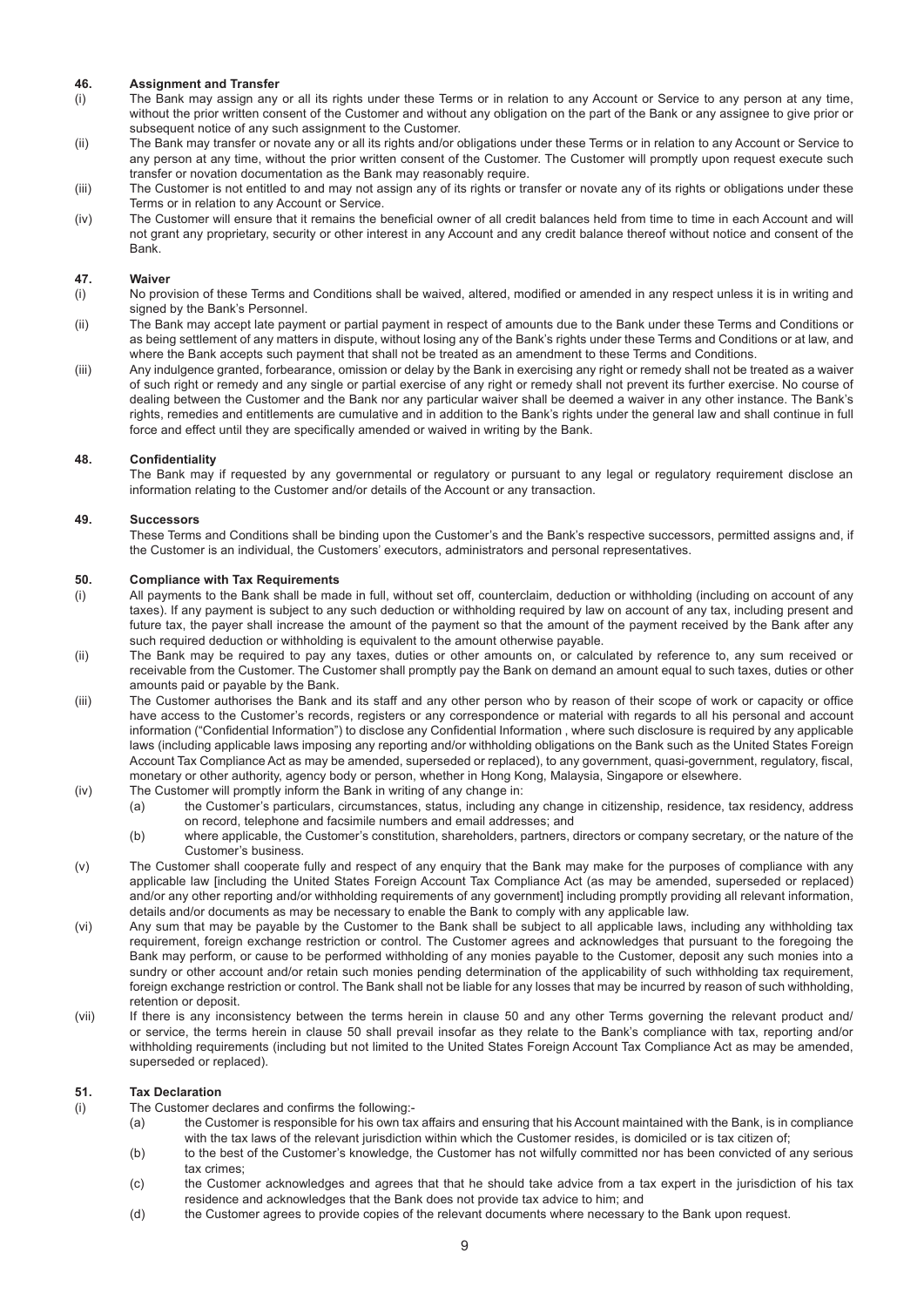- (ii) Should there be any change in any of the items set out in clause 51.1, the Customer undertakes to immediately notify the Bank.
- (iii) The Customer also agrees to hold harmless, release and agree to indemnify the Bank, its shareholders, officers, owners, directors, employees, successors, heirs and assigned from any and all liability arising from the Bank's reliance on the declaration made by the Customer.

## **52. Anti-Money Laundering and Other Laws**

- (i) The Customer is required to be aware of any sanctions imposed by countries/organisations where they wish to send funds to or receive funds from. If any funds/documents/transactions are delayed/blocked/held in relation to the said sanctions, the Bank will not be held liable for such delay/block/holding.
- (ii) Notwithstanding any other provision in the Terms to the contrary, the Bank is not obliged to do or omit to do anything if it would, or might in its reasonable opinion, constitute a breach of any anti-money laundering, counter-terrorism financing or economic or trade sanctions laws or regulations applicable to the Bank.

## **53. Termination**

- (i) These Terms and Conditions may be terminated by the Customer upon seven (7) business days' notice in writing to the Bank, and by the Bank by notice in writing at any time and without assigning any reason for doing so.
- (ii) Where the Customer is an individual, these Terms and Conditions shall terminate on the death of the Customer or legally recognized declaration of incapacity, provided that any actions taken by the Bank in respect of the Account prior to the Bank's receipt of notice of such death or and incapacity shall be valid and binding upon the Customer's successors and representatives. Where the Customer is an individual joint account holder, these Terms and Conditions will terminate on the death or legally recognized incapacity of the last surviving or competent account holder. The Bank shall be entitled to deal with the survivor of two or more joint account holders, to the exclusion of any other person.
- (iii) In the event of any termination, these Terms and Conditions shall continue to apply until all obligations and liabilities owed by the Customer to the Bank, whether actual or contingent, are fully and properly satisfied and discharged. Termination shall not effect any legal rights and obligations which may have arisen, including the rights and liabilities of the parties in respect of transactions (including foreign exchange contracts) for which there is an outstanding liability.

## **54. Entire Agreement and Amendments**

- (i) These Terms and Conditions and those Conditions Precedent Documents stated to be incorporated into these Terms and Conditions set out the whole agreement between the Bank and the Customer and it is expressly declared that no amendment or variation shall be effective unless made in writing and signed by the parties or made pursuant to paragraphs A47, A52(ii) or A52(iii).
- (ii) The Bank may add to, vary or amend these Terms and Conditions and/or the features of its services from time to time and such addition, variations or amendments shall be binding on the Customer upon the Customer having been notified of the same in accordance with paragraph A32 but the Bank will endeavour to give the Customer reasonable advance notice of any material change.
- (iii) Any provision of these Terms and Conditions which is invalid for any reason in any jurisdiction shall be severable and ineffective to the extent of that invalidity and shall not effect the remaining provisions which shall continue to bind the Bank and the Customer or the provision's validity in any other jurisdiction or circumstance.
- (iv) Time shall be of the essence in relation to all matters arising under these Terms and Conditions.

## **55. Law and Consent to Jurisdiction**

- (i) These Terms and Conditions shall be governed by and construed in accordance with the laws of Singapore.
- (ii) Each of the Bank and the Customer hereby consents to the non-exclusive jurisdiction of the courts of Singapore with respect to all matters arising under any transaction or these Terms and Conditions, provided however the Bank shall have the right in each case to proceed against the Customer in any other court which has jurisdiction over the Customer or any of the Customer's assets. . The Customer hereby agrees to submit to the non-exclusive iurisdiction of the courts of Singapore and waive any objection to proceedings in such courts on the grounds of venue or that such proceedings have been brought in a forum non conveniens.
- (iii) The Bank shall not be responsible for the effect of any laws, regulations, governmental measures or restrictions of any relevant country which may be applicable to any foreign currency account or to the assets of the Bank relating thereto; and the Customer accepts all the risks of or arising from any such laws, regulations, governmental measures and restrictions.
- (iv) If a Customer is or subsequent to the date of these Terms and Conditions becomes resident overseas and has no address for service in Singapore, unless otherwise agreed by the Bank, the Customer irrevocably undertakes to provide on request by the Bank an agent for service of process in any suit or proceedings arising in connection with any transaction or these Terms and Conditions and services of any such process by registered mail to such Process Agent shall be full, complete and effective service upon the Customer.
- (v) The Customer agrees (but without limiting the Bank's rights) to services of legal process by registered mailing of copies thereof to the Customer's address and/or the address of the Customer's Process Agent shown in the Bank's records.

## **56. Conditions Precedent Documents**

- (i) Other forms and documents required by the Bank to set up the Accounts with the Bank, executed and completed by the Customer as appropriate:
- (ii) If any authorizations, consents and approvals of any authority is required, all such authorizations, consents and approvals;
- (iii) The names and details of any Authorized Representative and any other person appointed to act on behalf of the Customer; and
- (iv) If the Customer is a corporation, copies of resolutions and all other necessary corporate authorizations authorizing the Customer to enter into a transaction, the Account, these Terms and Conditions and true copies of the Customer's constitutional documents and Business Registration or any similar document.

# **B. CURRENT ACCOUNTS**

- 1 To open a current account, the Customer must place an initial deposit of not less than the amount prescribed by the Bank from time to time.
- 2. The Customer must use the deposit slips of the Bank in making a deposit. The Customer's copy of a deposit slip is not a valid receipt unless it is validated by the Bank's computer terminal or is signed by an officer of the Bank and its rubber stamp impressed there on. The Bank may alter any incorrect entry in a deposit slip and shall advise the Customer of such alteration. It the Customer does not object to any such alteration within seven days of the date of such advice the Customer shall be deemed conclusively to have accepted the altered deposit slip as true and accurate in all respects. Any material alteration on any deposit slip will invalidate the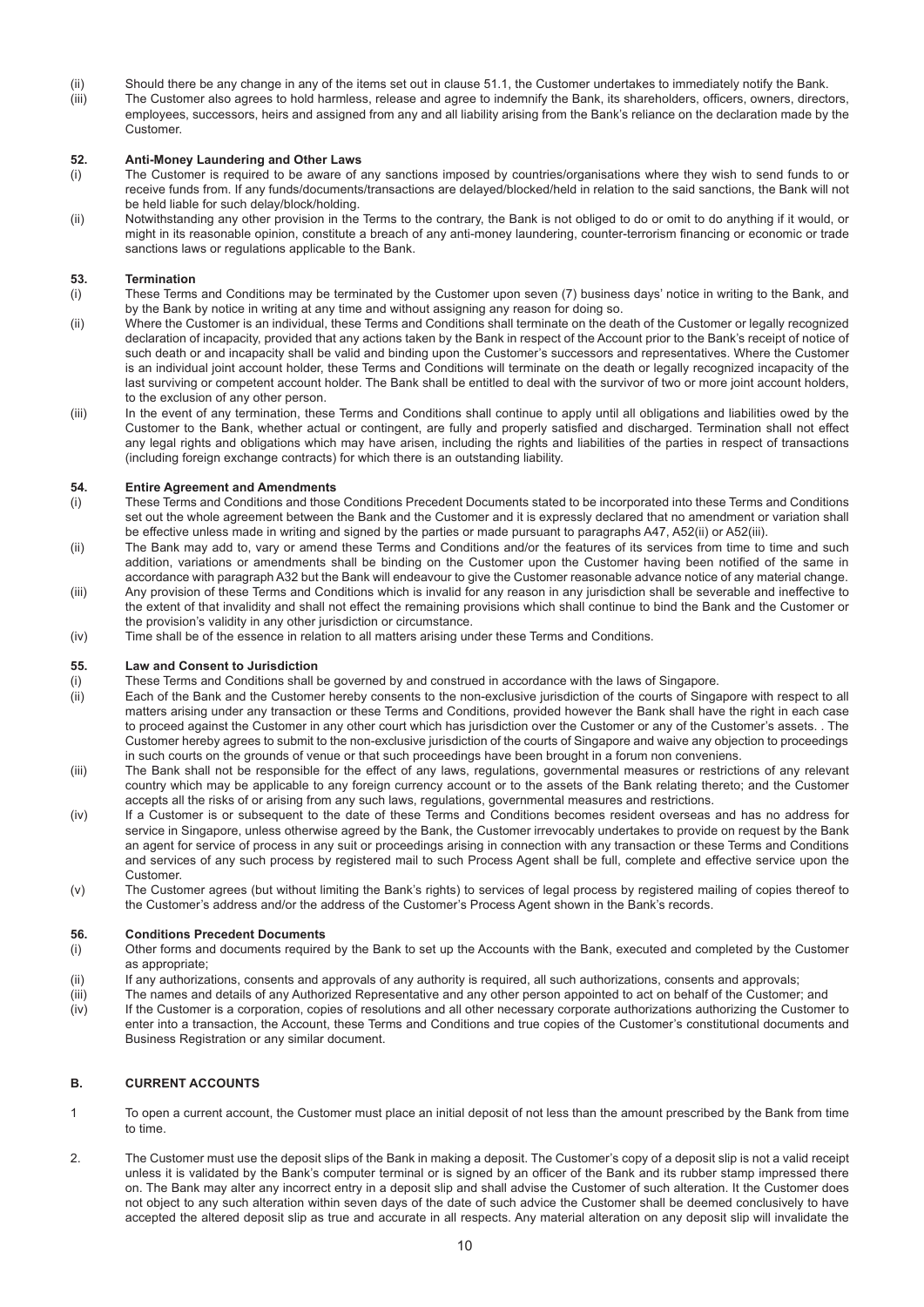receipt unless it is signed by an officer of the Bank. The Bank shall not be responsible or liable for any delay or error in crediting the Customer's account in the event of any malfunctioning of the Bank's Computer of any of its terminals.

- 3. Cheques drawn on banks outside Singapore, postal orders and money orders may also be received for collection, but the proceeds will only be credited after receipt of payment by the Bank. The Bank is entitled to refuse to accept for collection cheques drawn in favour of third parties. Cheques drawn on banks in Singapore will be credited to the Customer's account on the same day but the Customer may not draw against the same until the proceeds thereof have been received by the Bank (unless the Bank has otherwise agreed in advance).
- 4. Cheques and other negotiable instruments deposited by the Customer will be returned to the Customer at its Iast recorded address with the Bank at its own risk and expense if they are dishonoured.
- 5. The Customer shall indemnify the Bank from or against all claims, demands, actions, damages, loss, costs and expenses including legal costs as between solicitor and client which the Bank may reasonably incur or sustain from or by reason of the collection of any cheque, bill, note, draft, dividend, warrant or other instruments presented by the Customer for collection or the guaranteeing of any endorsement or endorsements, discharge or discharges on the same and every such guarantee given by the Bank shall be deemed to have been given at the request of the Customer.
- 6. When the Bank accepts or incurs liability for or at the request of the Customer the Bank shall have a banker's lien on all funds, monies, securities and other valuables belonging to the Customer which are in the hands of the Bank (including any securities and valuables kept with the Bank for safe custody) and the Bank shall have the right to retain the same and dishonour the Customer's cheques drawn on any account of the Customer.
- 7. Any cheque drawn on the Bank shall be on the Bank's cheque form issued to the Customer for that account. The cheque must be drawn in Singapore Dollars. If a cheque is drawn in any other currency, the Bank shall be entitled to return and dishonour the cheque. The Bank may refuse to honour any cheque where in the opinion of an officer of the Bank, the signature differs from the specimen furnished to the Bank. The Bank may refuse to make a cash payment where the word "bearer" has been cancelled on the cheque presented for payment.
- 8. Any alteration on a cheque must be confirmed by the drawer's full signature. The Bank may dishonour any cheque where the alteration is confirmed by an incomplete signature or by initials only.
- 9. The Bank may mark a cheque as 'good for payment' for another bank and the Customer's account will be debited immediately with the amount of the cheque so marked.
- 10. Overdrafts are allowed only if there is an arrangement with the Bank. The rate of interest chargeable In respect of any overdraft shall be as determined by the Bank from time to time and interest will be calculated on a daily basis with monthly rests.
- 11. The Customer may countermand a cheque by notice in writing signed by the Customer specifying the serial number of the cheque, the date of issue, the payee's name (if any) and the amount. Any stop payment instructions or countermand of payment made otherwise than in writing shall not be binding on the Bank. The Customer shall indemnify the Bank from or against all claims, demands, actions, damages, loss, costs and expenses including legal costs as between solicitor and client which the Bank may reasonably incur or sustain from or by reason of the dishonour or non-payment of the cheque so countermanded. The Bank shall not be responsible or liable for any loss or damage suffered by the Customer due to any oversight of any such countermand of payment or stop payment instructions and the Bank shall be entitled to debit the full amount of any cheque paid contrary to such instructions or notice of countermand of payment. Any stop payment instructions or notice of countermand of payment shall be valid and subsisting for a period of one year from the date of the giving of such instructions or notice. The Bank shall be entitled to ignore any such instructions or notice after the expiry of one year from the date thereof unless such instructions or notice are renewed or extended for a further period of one year by fresh Instructions or a notice signed by the Customer.
- 12. The Bank may levy or impose a service charge on any account in accordance with the Rules of the Association of Banks in Singapore or any other authority discharging its functions.
- 13. A statement of the Customer's account generated by the Bank's computer (a "bank statement") will be sent to the Customer every month unless there is no transaction during the month. The Customer shall be under a duty to examine the entries in every bank statement and to report immediately to the Bank if there are any errors or discrepancies. If the Customer does not within fourteen (14) days after the date of the bank statement object to any of the matters contained in such statement it shall be deemed conclusively to have accepted all the matters contained in such statement as true and accurate in all respects. Subject to the rights of the Customer to object as aforesaid, the bank statement shall be accepted by the Customer as conclusive evidence of the balance in the account and of the particulars of the account.
- 14. The confirmation of balances will be sent to the Customer periodically as determined by the Bank. The Customer should not delay in returning the confirmation slips duly signed.
- 15. The Bank may close any Customer's account at any time without disclosing or assigning any reason by giving fourteen days notice in writing.
- 16. Upon the closing of any account either by the Customer or by the Bank all cheque forms issued to the Customer shall become the property of the Bank and the Customer shall forthwith return the same to the Bank.

# **C. FIXED DEPOSIT ACCOUNTS**

**This Section C will ONLY apply if the Customer chooses to open a Fixed Deposit Account. Upon request, the Bank may at its discretion arrange a Fixed Deposit Account for the Customer.**

# **1. Deposit Period and Maturity Date**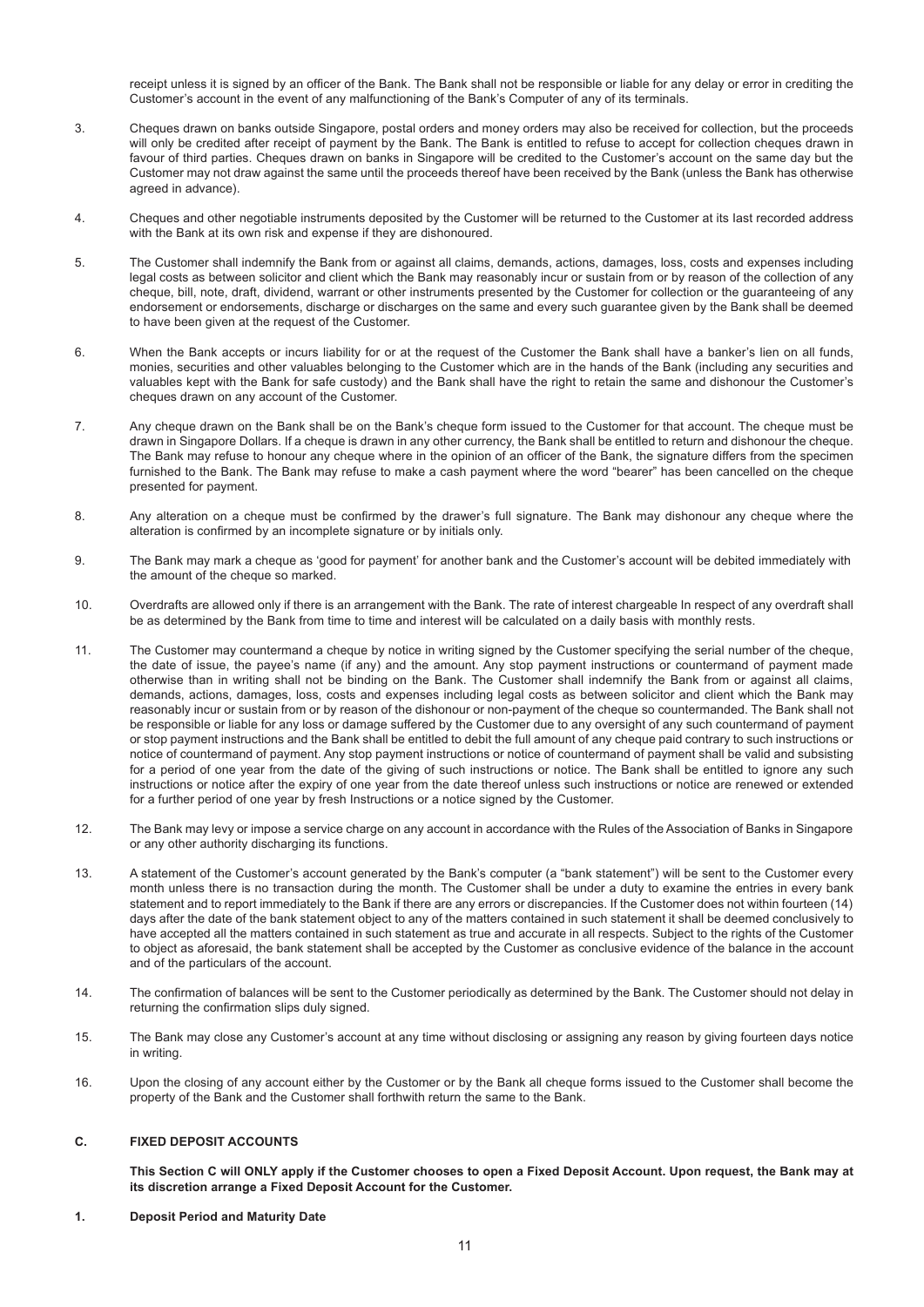- (i) The deposit period is the duration of the deposit that the Customer agrees with the Bank prior to or at the time of making the deposit.
- (ii) Cheque deposit shall be deemed accepted only when honoured.<br>(iii) If the maturity date for a deposit falls on a day that is not a Bank
- If the maturity date for a deposit falls on a day that is not a Bank Business Day, it shall be postponed to the next Bank Business Day and the interest shall accrue accordingly.

# **2. Interest Rate**

- $(i)$  The interest rate throughout the deposit period will be simple interest at the rate determined by the Bank on the first day of the deposit period. Interest is calculated up to but excluding the maturity date.
- (ii) Interest on call deposits accrues from day to day at the call rate as determined by the Bank at its discretion.

# **3. Payment upon Maturity**

On maturity, the proceeds of the deposit will be dealt with in accordance with any Instructions then held by the Bank, requesting that the proceeds be:

- (i) renewed, either principal plus interest or principal only, for the same deposit period or for a different period;
- (ii) credited, in whole or in part, to one or more savings or current Accounts with the Bank; or
- (iii) disposed of in other ways agreed by the Bank as instructed and subject to relevant charges.

# **4. Automatic Renewal**

Unless the Bank has received a valid Instruction, on or before the date of maturity of the deposit, the Bank reserves the right (but shall have no obligation) to re-deposit the total amount of the deposit including principal and interest for the same deposit period, at the then applicable interest rate.

# **5. Premature Withdrawal**

If a Customer requests withdrawal of a deposit prior to its maturity date, the Bank may at its discretion permit such early withdrawal, subject to payment of such interest and other charges as determined by the Bank at its discretion.

# **6. Overdue Deposits**

If the Bank receives no disposal Instructions by the maturity date on a deposit which is not to be renewed automatically, the Bank may, but shall not be obliged to renew the deposit on maturity for such period, at such interest rates and upon such terms and conditions as the Bank may think fit.

# 7. **Advice**

The Bank will provide the Customer with a receipt or advice or written confirmation for all fixed deposits.

# **8. Lien and Set Off**

The Bank shall have a lien on and a right to set-off at any time the deposits or any part thereof without notice to Depositors against all indebtedness of Depositors to the Bank (whether due or not) howsoever arising, irrespective of the due date of the deposits and the currency thereof. Until all such indebtedness has been fully discharged, the Bank may at its absolute discretion disallow withdrawals of deposits or any part thereof.

# **D FOREIGN CURRENCY FIXED AND CALL DEPOSITS ACCOUNTS**

## **This Section will ONLY apply if the Customer chooses to open a Foreign Currency Fixed or Call Deposit Account. Upon request, the Bank may at its discretion arrange such Account for the Customer.**

- 1. The Bank reserves the right to revise from time to time without prior notice the minimum deposit amount (the ''Deposit") and the minimum amount required to be maintained in the Account and the Bank shall, notify the Customer of the said revisions 30 days prior to any change in the minimum Deposit.
- 2. The Customer acknowledges and accepts that the net return on the foreign currency deposit will depend on market conditions prevailing at the time of maturity, and that the Customer is prepared to risk any loss as a result of a depreciation in the value of the currency paid or as a result of foreign exchange controls imposed by the country issuing the currency. The Customer acknowledges and accepts that such loss may offset the net return on the Deposit and may even result in losses to the Deposit.
- 3. All cheques, drafts and other negotiable instruments deposited into the Account shall be on collection basis and the Bank will credit the Account only upon confirmation of receipt of funds. All such collections are undertaken at the Customer's risk. The Bank shall be indemnified for any loss incurred as collection agent. The Bank accepts no responsibility for any loss or destruction or delay in presentation or any deductions resulting from the clearing of such items.
- 4. Any funds received by the Bank for which the placement period is not specified but meeting the Bank's minimum requirement will either:
- (i) placed for the shortest term as may be determined by the Bank; or
- (ii) if an existing Account number is quoted, placed with the existing Deposit for a period coinciding
- with the maturity of that Deposit.
- 5. Any funds received by the Bank which do not meet the minimum requirement will be placed for a period coinciding with the maturity of any one of the Customer's existing Deposit(s). However, funds not meeting the Bank's minimum requirements which are received in a different currency from the Customer's existing deposits(s) will be placed for one (1) month auto-renewal basis, in the remitted currency unless otherwise instructed by the Customer. For clarification, any interest on funds received that do not meet the Bank's minimum requirements will be paid at the Bank's sole discretion.
- 6. A Foreign Currency Fixed Deposit Confirmation will be issued by the Bank for each fixed deposit placed with the Bank. The Foreign Currency Fixed Deposit Confirmation is only evidence of the deposit and not a document of title.
- 7. Cheques, drafts or other negotiable instruments that is either dishonoured or returned for whatever reason may be returned by ordinary post to the Customer at its own risk and the Bank shall be entitled to fully recover from the Customer all reasonably incurred costs and expenses arising from or connected with the dishonour.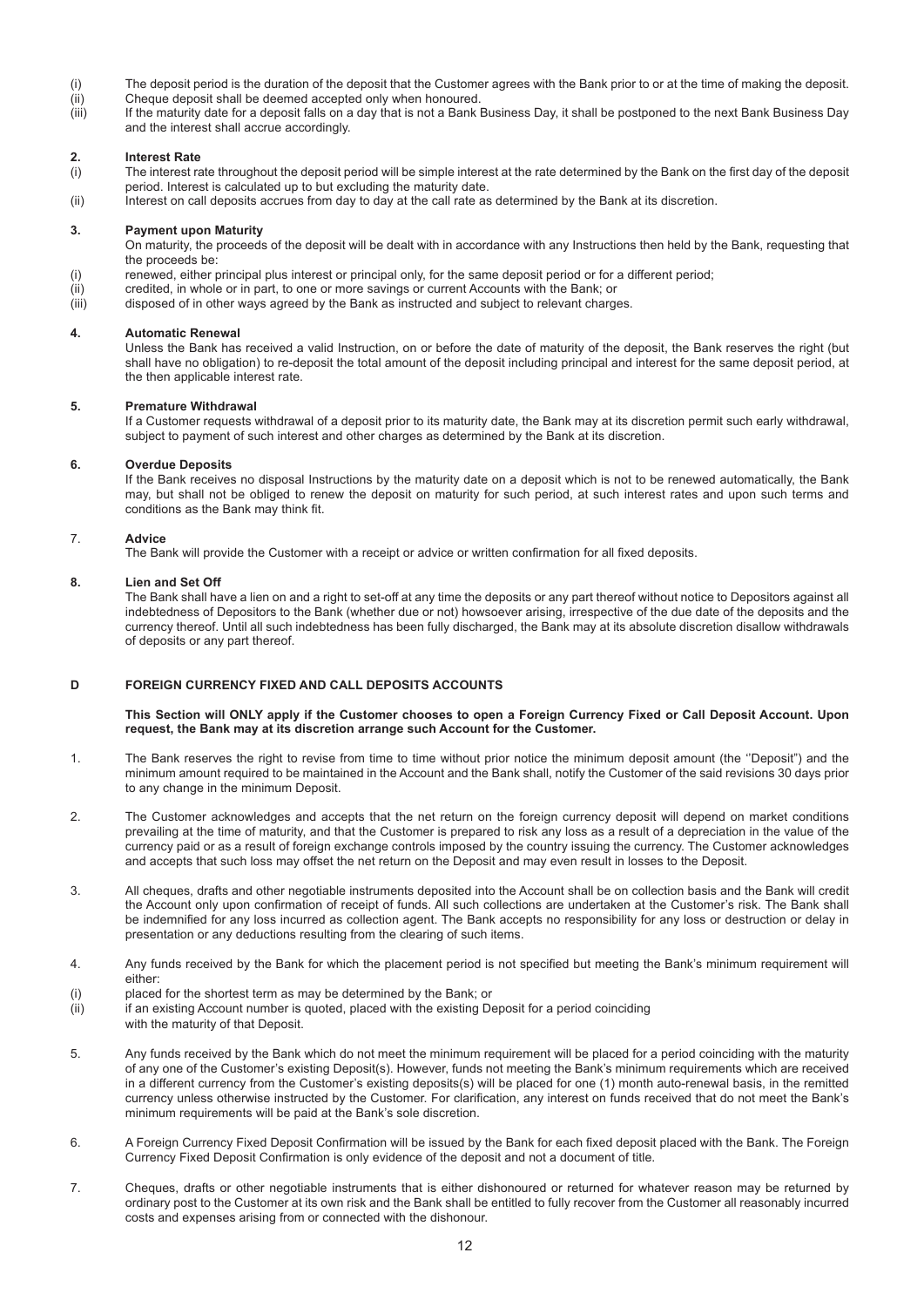- 8. Except in an assignment, transfer, charge or pledge of the Deposit in favour of the Bank or its Head Office or other Branches anywhere as security, the Deposit cannot be assigned, transferred, charged or pledged whether by endorsement of the Foreign Currency Fixed Deposit Confirmation or otherwise.
- 9. Withdrawals shall be made only upon maturity. Premature withdrawal of deposits shall be at the Bank's sole discretion and on such terms as the Bank may impose, including but not limited to the levying of prematurely withdrawal charges. The Bank may at its sole discretion pay interest on deposits prematurely withdrawn for such time periods and on such rates as the Bank may determine, less such charges as the Bank may impose.
- 10. Repayment of Deposit or payment of interest due to the Customer shall be by demand draft or telegraphic transfer, subject only to postage and cable charges. Requests for payment by other means or in foreign currency notes shall be subject to their availability and at the discretion of the Bank. For payment to third parties, the Bank's normal charges for outward remittance shall apply in addition to postage and cable charges. The Bank may at its discretion deduct all the relevant charges from the proceeds of the Deposit before payment is made.
- 11. Unless written instruction is received at least two (2) business days before the maturity date, the Deposit and any interest accruing thereon shall be successively renewed for the like period upon maturity at the prevailing interest rate. On renewal. the new Foreign Currency Fixed Deposit Confirmation issued will supersede the earlier Confirmation. If no objections were raised within seven (7) days of the receipt of the Confirmation, the Customer shall be deemed to have accepted the details stated in the Confirmation as correct.
- 12. The Bank is not liable for any diminution in the value of the Deposit due to taxes or depreciation or for the unavailability of any currency due to restrictions on convertibility, requisitions, involuntary transfers, exercise of military or usurped powers, wars, strikes, or other similar causes beyond the Bank's control.
- 13. The Customer accepts the risk of foreign acts of state in respect of the unavailability of the repayment of the Deposit if such repayment is rendered illegal or deferred by any act or order of the Government of the country of currency involved and the Bank shall incur no liability by reason of any change in the applicable law, governmental regulation or order of the country of currency.
- 14. Withdrawals from a call deposit account requires written instructions to be given to the Bank at least two (2) business days before the date of withdrawal. Interest will be payable on a monthly basis and a maintenance charge will be debited to the Account should the balance falls below the required minimum balance. Statements of call deposit accounts are sent to the Customer on a monthly basis.
- 15. The Bank shall be discharged from its entire liability with respect to the Deposit by despatching to the Customer, at the last address given to the Bank, a bank draft or such other mode of payment representing the proceeds of the Deposit with accrued interest.
- 16. Any instructions relating to the Deposit shall bear the Customer's full signature(s). Any payment made by the Bank pursuant to any instructions purporting to be signed by the Customer shall be complete discharge and will absolve the Bank from any liability to the Customer or any other party.
- 17. The Bank is at liberty to close any Account with no Deposit placed without prior notice.
- 18. Upon the Customer's death, bankruptcy or liquidation, the Deposit and any interest thereon accruing shall be successively renewed for the like period upon maturity at the prevailing interest rates unless there are written instructions given to the contrary.

# **E. REMOTE INSTRUCTIONS AND INDEMNITY**

- 1. The Customer hereby requests the Bank, if it sees fit, to act on any instructions, requests and/or other communications (a "Remote Instruction") given by telephone, facsimile or such other communication device as the Bank may from time to time approve, which the Bank in good faith believes to have been given by Customer or by the person(s) from time to time authorized to operate such account(s) under the above account title(s) which is/are currently, or may hereafter from time to time be, opened by the Customer with the Bank.
- 2. In consideration of the Bank agreeing to act on Remote Instructions, **the Customer acknowledges, accepts and agrees that use of such Remote Instructions involves some risk, in particular, that Remote Instructions may be given by unauthorized persons and/ or for dishonest purposes. The Customer also agrees and undertakes:**
	- **(a) that the Customer shall bear all risks arising from any Remote Instructions received by the Bank, and the Bank shall have no liability or responsibility provided that the Bank has acted in good faith.** The Bank shall not be responsible for any matters beyond its control, including, but not be limited to, error, failure or breakdown in any equipment or interference with or interception of any transmission;
	- (b) that the Bank shall be entitled at any time, at its absolute discretion, to require confirmation of Remote Instructions before carrying them out, or refuse to carry out any Remote Instruction, even if the Remote Instruction has previously been accepted by (or on behalf of) the Bank and shall not be liable for any consequences. In any such case, the Bank may at its sole discretion, cancel or otherwise determine the disposal of the Relevant Instruction as it sees fit;
	- (c) that all Remote Instructions must comply with any per-transaction, daily or other monetary limits, or such operating procedural or other limits from time to time required by the Bank and the Bank shall where reasonably possible provide prior notice before any change in the relevant limits take place;
	- (d) (if the Bank gives written confirmation of any Remote Instructions), that the Customer must examine such confirmation and must notify the Bank within 3 days of its receipt of any error, discrepancy or unauthorized transaction arising from whatever cause (including forgery, fraud, lack of authority or negligence by customer or by any other persons). Unless there is a manifest error, or the Bank has failed to act in good faith, after such period, the Bank's confirmation will be deemed to be correct;
	- (e) that the Bank shall be entitled (but not obliged) to record any telephone conversations with the Bank's staff and such recordings shall be conclusive and binding on the Customer. The Bank may retain such recordings for such period as the Bank thinks fit;